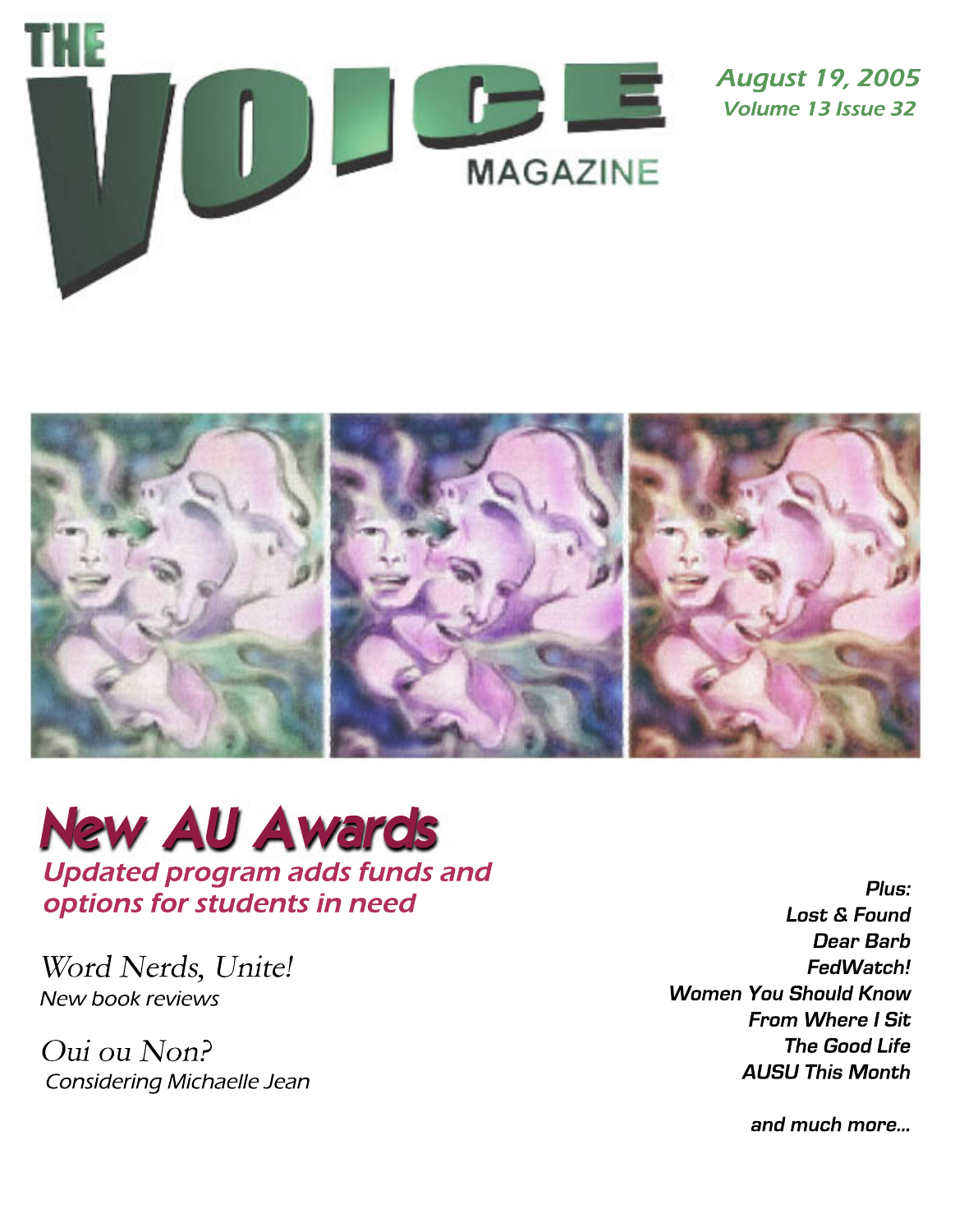



**[AU OFFERS NEW AWARDS FOR STUDENTS](#page-3-0)** And the station of the Matic Patrick

## **articles**

**WORD NERDS UNITE!** - [Book reviews for word lovers](#page-5-0) **Elizabeth Cousar GAY & LESBIAN UPDATE Raphael Jacobs Raphael Jacobs OUI OU NON?** [Is Our New Governor General a Quebec Sovereigntist?](#page-8-0) Mandy Gardner **SIMPLE [Rebecca Brewer](#page-9-0) SAFETY FIRST:** [A News Release From Lionel T. Undershaft...](#page-10-0)

## **columns**

**CANADIAN FEDWATCH! Karl Low Karl Low Karl Low Karl Low THE GOOD LIFE -** The meaning of success **State 1 and Secure 2 and Secure 2 and Secure 2 and Secure 3 and Secure 3 and Secure 3 and Secure 3 and Secure 3 and Secure 3 and Secure 3 and Secure 3 and Secure 3 and Secure 3 and DEAR BARB** [– Becoming positive Barbara Godin](#page-14-0) **Barbara Godin LOST AND FOUND** - In Our Garden Bill Pollett **Bill Pollett [AUSU THIS MONTH](#page-11-0)  [FROM WHERE I SIT -](#page-16-0) A Hazel by any other name Hazel Anaka** Hazel Anaka

## **news and events**

**[VOICE EVENTS LISTINGS](#page-17-0) [SEARCHING FOR INTERNSHIPS](#page-18-0)  [SCHOLARSHIPS AND AWARDS](#page-19-0)  [CONFERENCE CONNECTIONS](#page-20-0)** 

## **from the readers**

**[LETTERS TO THE EDITOR](#page-2-0)  [CLASSIFIEDS](#page-21-0)** 

**August 19, 2005 - Volume 13, Issue 32**

**Welcome To the Voice PDF** 

*The Voice* interactive Table of Contents allows you to click a story title to jump to an article. Clicking the bottom-right corner of any page returns you here. Some ads and graphics are also links.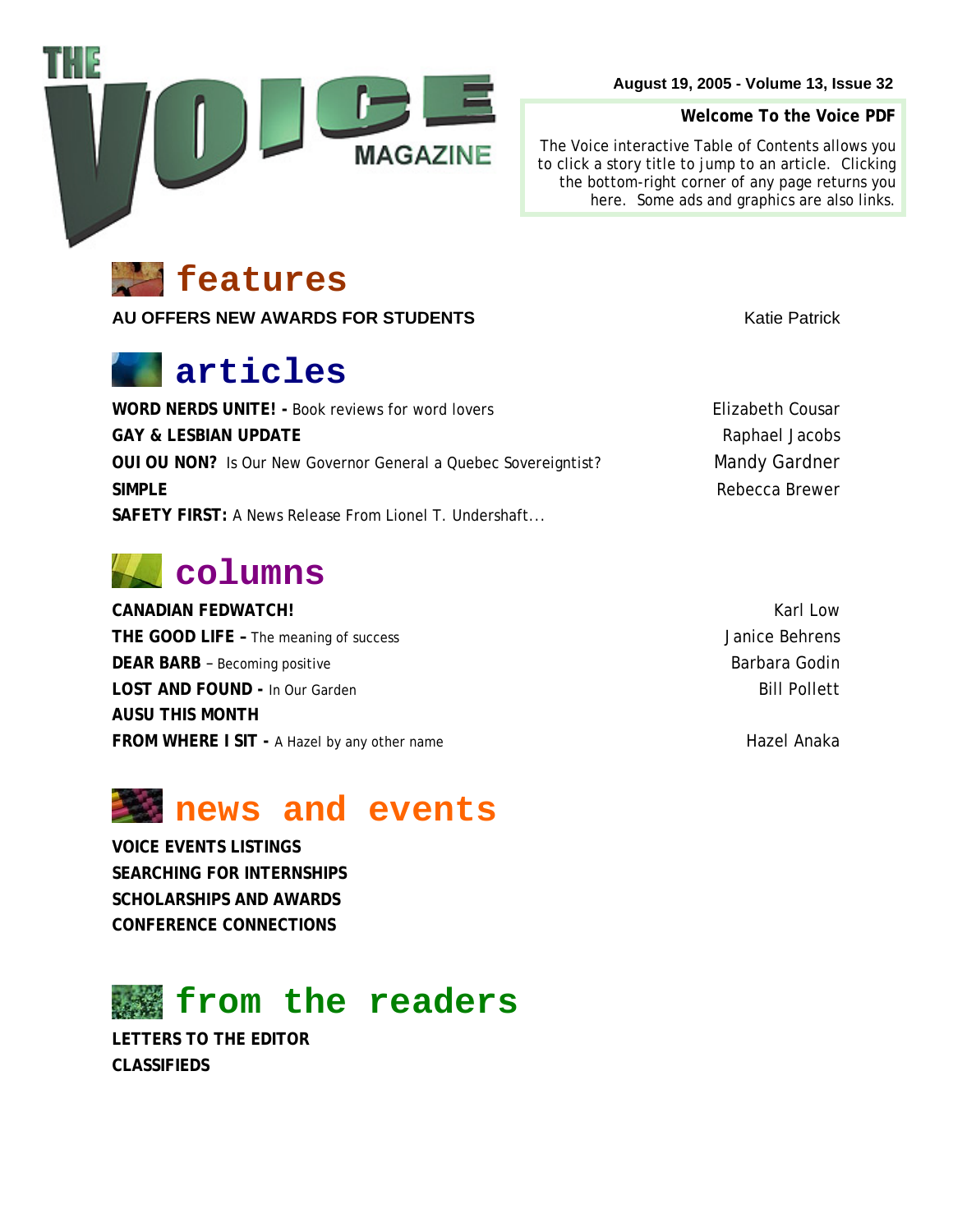<span id="page-2-0"></span>

## **We love to hear from you! Send your questions and comments to [voice@ausu.org](mailto:voice@ausu.org), and please indicate if we may publish your letter.**

## Fellow Students:

Having just read a recent article in *The Voice* about the inevitability of tuition increases, one wonders when the rising tide will overwhelm the vast majority of students (and future students) to the point of tossing in the towel and heading to the golden arches in resignation and disgust. I think it's high time we joined forces with other university unions, organizations and bodies and demand an immediate end to this madness. Free tuition seems to be a better and yet perhaps more utopian goal but one nonetheless worth fighting for. Countries such as Ireland have had free tuition for years, which, along with reductions in corporate taxes, has made it the 'Celtic Tiger' of Europe.

Making undergraduate education freely available for those who desire and can achieve it seems a worthy goal, now recognized as the minimum to full participation in a modern technological society. How long can we wait before an undergraduate education eludes most who may have the ability but not the means to afford it. Athabasca Students unite!

## **Regards, Robert Williams MAIS Student**

*Thanks for the inspiration, Robert. Free tution -- in the form of grants - is one request made by AUSU in their recent submission to Alberta Learning. See the AUSU front page for a link to download this document. AUSU will keep you posted on any responses to this submission.* 

## **THE VOICE**

2nd Floor, 10030-107th Street, Edmonton, AB T5J 3E4 800.788.9041 ext. 2905

**Publisher** Athabasca University Students' Union **Editor In Chief** Tamra Ross Low **Reference/copy editor** Jo-An Christiansen **News Contributor** Lonita Fraser

#### **Regular Columnists:**

Debbie Jabbour, Karl Low, Katie Patrick, Hazel Anaka, Bill Pollett, Janice Behrens, Barbara Godin, Wanda Waterman St. Louis **Contributors to listings columns:**  Zil-E-Huma Lodhi, Lonita Fraser

> *THE VOICE* **ONLINE: [WWW.AUSU.ORG/VOICE](http://72.52.134.4/voice)**

*The Voice* is published every Friday in html and pdf format

#### Contact *The Voice* at: **[VOICE@AUSU.ORG](mailto:voice@ausu.org)**

To subscribe for weekly email reminders as each issue is posted, see the 'subscribe' link on *The Voice* front page **[www.ausu.org/voice](http://72.52.134.4/voice)**

> *The Voice* does not share its subscriber list with anyone

Special thanks to Athabasca University's *The Insider* for its frequent contributions

© 2005 by The Voice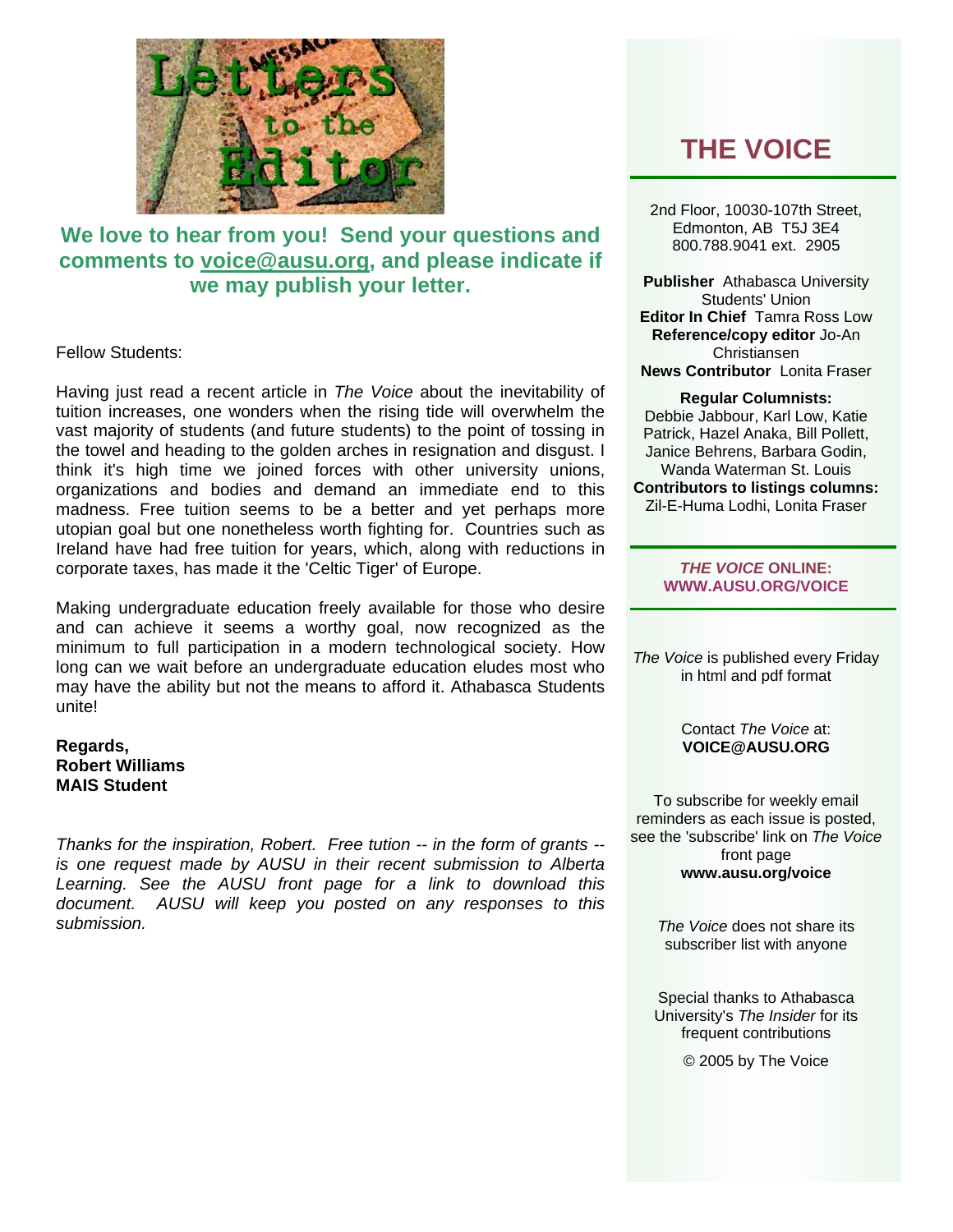## <span id="page-3-0"></span>**AU Offers New Awards for Students!**  *By Katie Patrick*

Starting this fall, Athabasca University will be offering over \$200,000 in new awards for AU students. This massive awards campaign, designed to complement existing AU student awards, is being launched by the University as a means of off-setting increasing tuition costs and students' subsequent financial difficulties, as well as rewarding students for academic and social contributions. Jeff Wright, AU Scholarship & Awards Officer, indicated in a recent interview that although over the past seven years AU's student body has increased by over 10% annually, the AU awards program has been relatively static. However, with AU's new student awards budget, this has now changed. It is Athabasca University's commitment to "make access to education as open as possible," Wright confirmed.

## **AWARDS INFORMATION**

The new awards can be divided into 7 categories, each of which contains several scholarships or bursaries. Categories include financial bursaries, assistance for students with disabilities, leadership scholarships; Aboriginal student awards; graduate studies scholarships; lab travel awards; and opportunity bursaries. Details of each type of awards follow.

## **Financial Bursaries**

## *For Students With Disabilities*

• AU Access for Students With Disabilities (ASD) Technology and Support Bursary *(6 awards of \$2500 each, and 1 award of \$4500)*

This bursary is offered to students with "an identified learning, physical, or mental disability." Those who are ineligible for various government grants are especially considered for this award, which helps students with disabilities achieve their higher education potential. The award is either presented as a cheque, or as "prepurchased technology and software."

• AU ASD Educational Access Bursary *(1 award of approx. \$500, or one AU course fee)* Students eligible for this bursary again must have a known disability, as well as demonstrate financial need.

## *For Students Without Disabilities*

• AU Community Contribution Bursary *(15 awards of \$2000 each)* 

AU students who have "completed a minimum of 9 AU credits" and have financial need are eligible for this bursary. Students who have been active in their community are given special consideration for this award.

## **AU Aboriginal Student Awards**

## • Harold Cardinal Award *(3 prizes of \$3000, \$1500, and \$500, respectively)*

AU currently offers only one award for aboriginal students; new awards like the Harold Cardinal award have supplemented the Aboriginal student awards collection, in recognition of the need for "breaking down the barriers that face Aboriginal peoples." Students eligible for the Harold Cardinal Award must have proof of Aboriginal status; application also involves completing an essay that discusses the necessity of aboriginal rights.

• First Peoples Technology Bursary *(up to \$1250)*

This award is given to a First Nations student who demonstrates sufficient financial need. Please note that the application deadline of October 15 does not apply to this award.

## **Leadership Awards**

The leadership awards are innovative in that they are presented to students who not only maintain an acceptable GPA, but also successfully integrate community-related activities (ie. volunteer work) or other activities into their schedule. Eligible students should apply for these awards by submitting a cover letter and current resume. There are 4 main types of Leadership Awards:

• AU Community Leadership Award *(8 awards of \$1500 each)*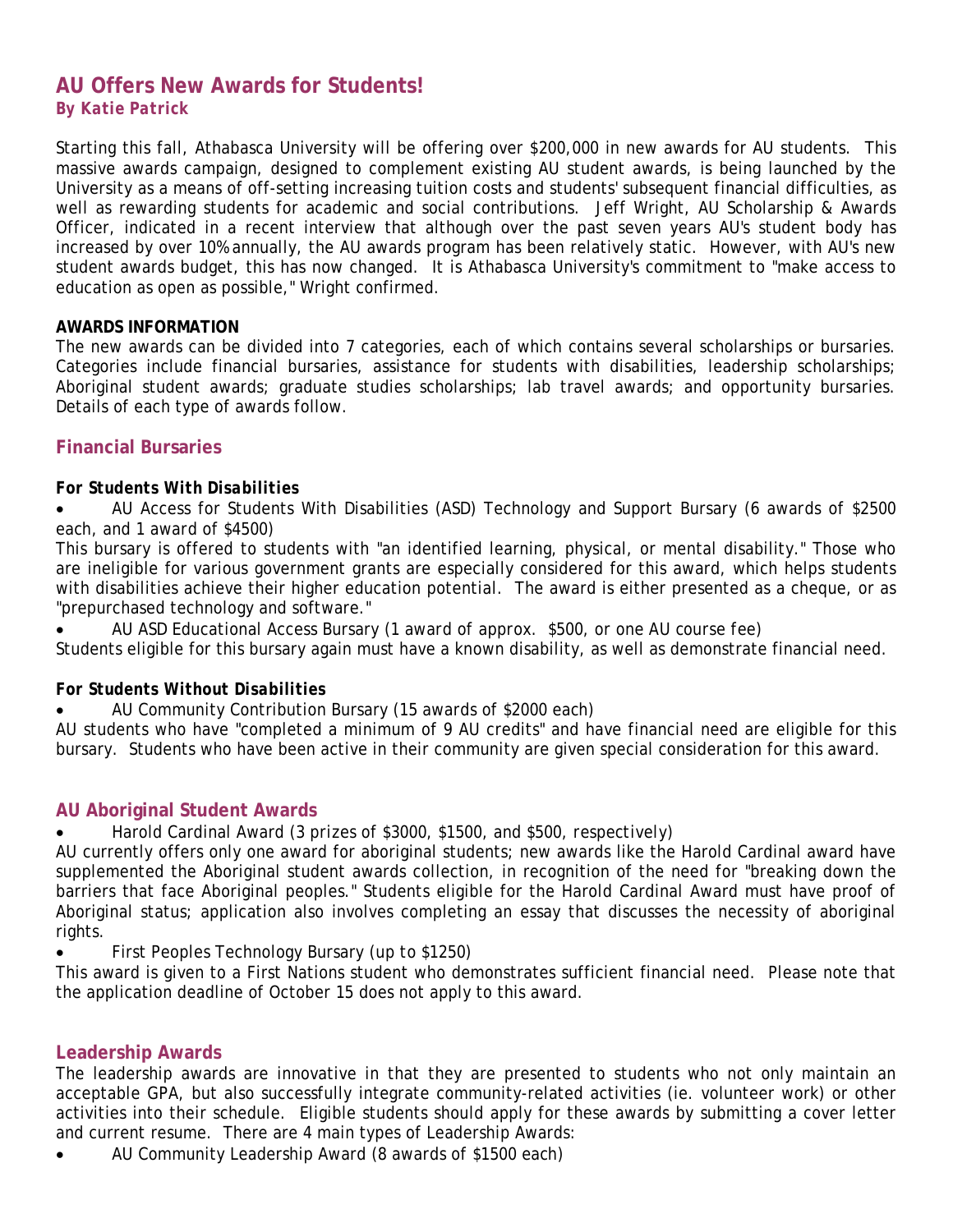Students whose GPA is above 3.0 will be considered for this award; special consideration will be given to those students who exhibit leadership skills in their daily lives.

• AU Academic Leadership Scholarship *(18 awards of \$1500 each)*

Students eligible for this leadership award should have successfully finished 15 credits from AU; again, those who exhibit leadership skills will be given preference.

• AU Career Advancement Award *(2 awards of \$1,250 each)* 

Both AU undergraduate and graduate students are eligible for this award; students should have completed at least 12 AU credits in the last year. Again, students should show leadership skills.

## **Graduate Studies Scholarships**

• Excellence in Research Scholarships *(10 awards of \$3,000 each)*

AU graduate students are eligible for these graduate scholarships. Students who will be considered should have a GPA of 3.6 or higher, and should also demonstrate leadership skills. Students should apply by submitting a cover letter, resume, and two letters from appropriate references.

## **Lab Travel Support Awards**

These awards are destined for AU undergraduate students who recently attended/plan to attend the lab session of an AU science course. Students should apply by submitting a cover letter and resume, as well as proof of travel and expenses.

• Undergraduate Lab Travel Awards *(10 awards of \$1000 each)*

Both in-province and out-of-province AU lab students can be considered for these awards. Students who have attended labs in the recent past will be considered as well as those who have signed up for lab session(s) in the future.

## **APPLICATION INFORMATION**

So, how do students apply for these new awards? Unlike the majority of AU awards offered in the past, application is not automatic and requires student action. "The majority of these awards are applicationdriven," explained Wright, "which means that students must apply if they are to be considered for the awards." However, he added that the "application process and requirements are very simple." The majority of the scholarship awards require a cover letter and a resume for consideration. Applications for bursaries require students to complete an application found online to help AU staff assess financial need. Lab travel bursaries involve a cover letter and resume, proof of flight/other expenses, as well as the student's lab grade. Overall, the application procedure for the awards is relatively straightforward, and applications can be sent to the Registrar's Office (attention Student Awards Committee) via mail or email. **The application deadline for the majority of the awards is October 15, 2005.** 

Detailed descriptions of the new awards and application requirements can be found at: http://www.athabascau.ca/html/depts/registry/studawrd.htm

Be sure to pass on the information about AU's new awards to your AU study buddy! For more information, contact*:* 

- Jeff Wright, Scholarship & Awards Officer: (780) 428 7285
- Email (E-mail applications should be sent to this address): [awardsinfo@athabascau.ca](mailto:awardsinfo@athabascau.ca)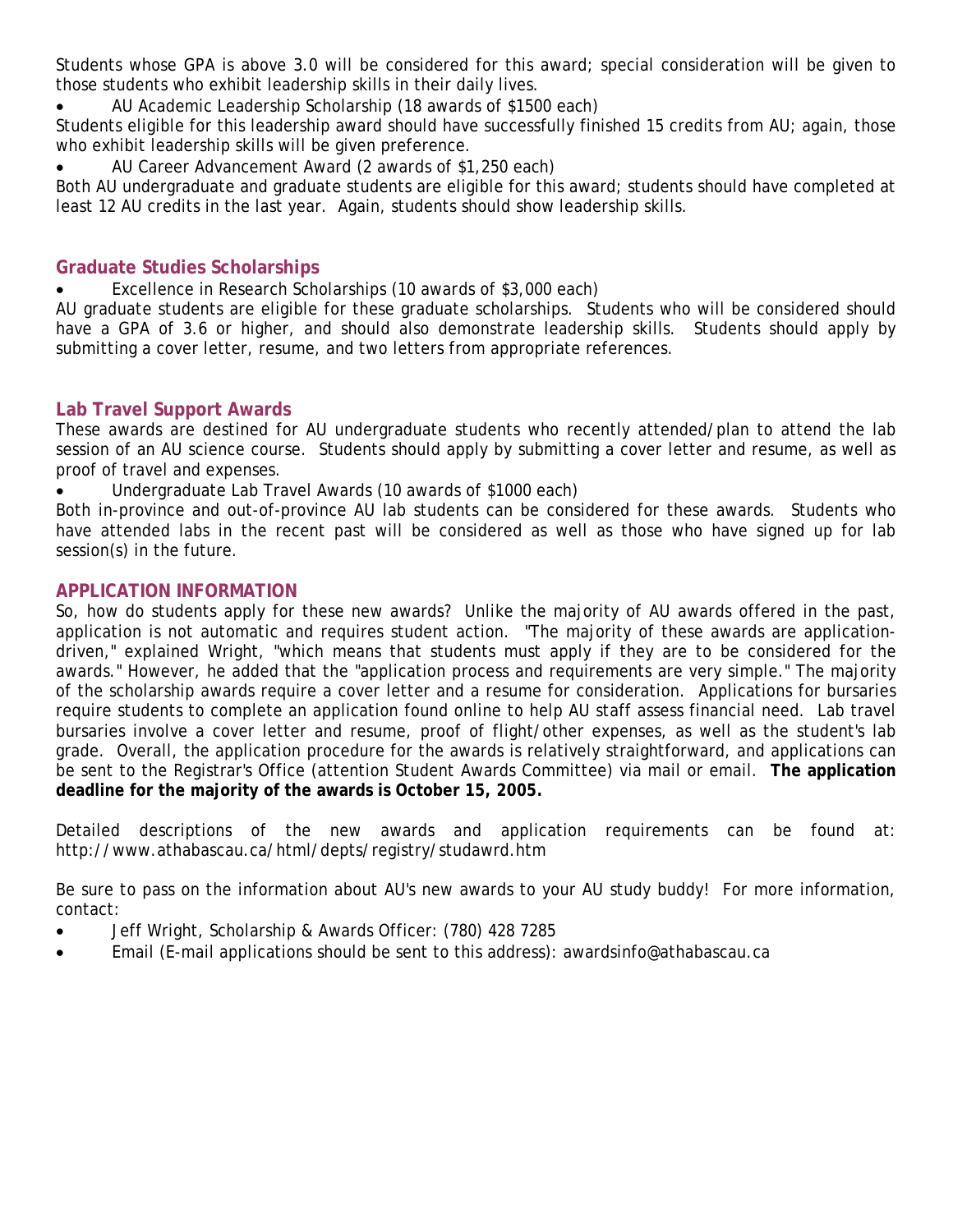<span id="page-5-0"></span>

## WORD NERDS, UNITE! Book reviews for word lovers *Elizabeth Cousar*

*I have two book reviews to share today. Both books happen to be written by Canadians, interestingly enough*.

## **WORD NERDS UNITE!**

I am a self-described word-nerd. I love words and language. My number one favourite hobby is reading. I'm

functionally fluent in three languages and have picked up a few words in at least seven others. I made serious efforts at learning Esperanto and Klingon. I love words!

That's why, when I saw *Spoken Here*: *Travels Among Threatened Languages* by Mark Abley (2003) in the virtual bargain bin of the online bookstore ([http://www.chapters.indigo.ca\)](http://www.chapters.indigo.ca/), I had to buy it. Abley is a man after my own heart. I wish I'd known about this book back when I would have paid full price for it. He deserves the royalties.

*Spoken Here* is a book that discusses threatened and endangered languages worldwide. Abley has traveled to Australia, South America, Europe, Asia and parts of North America to find languages in danger of disappearance. He discusses some well-known languages such as Yiddish, Manx, Welsh, and Provençal. He also discusses some lesser-known ones such as Yuchi (or Euchee), Mati Ke, Boro, and Kanien'kehá. His main point is how much the world will lose if languages disappear. The author compares the loss of little-spoken languages to the loss of biodiversity. He believes each language has its own way of looking at the world, its own way of expressing human thought and human desire, the same way that each life form has of expressing its genetic potential. If hundreds of perspectives are inexpressible, Abley feels that we will lose something irreplaceable.

Abley has a delight in cultural and linguistic diversity that is palpable throughout the book. His delight is infectious. How could you not love a language that has separate verbs for "to express anger by a sidelong glance," "to create a pinching sensation in the armpit," "to love for the last time," and "to fall in a well unknowingly"? How could you not be fascinated by a culture that does not permit a brother and sister to speak to one another after puberty? This cultural feature means that the last two speakers of Mati Ke will never talk to one another. They can't. It's taboo.

Abley's lack of a linguistics background does not matter. He isn't discussing language structure with a ton of linguistic jargon. He's discussing words and people and he makes them shine. This book gives its readers an idea of what people must go through to try to revive a dying language. In some cases, there is no hope. In others, there is resounding success.

*Spoken Here* is a delightful book for anyone interested in human expression.

## **WHERE DO WE BELONG?**

A novel that I enjoyed recently also discusses culture, but not the cultural past or cultural dying-out, but the future of belonging, and how we might define our cultures in the future. *Eastern Standard Tribe* by Cory Doctorow (2004) has a clear theme. In fact, it's so clear that his main character, Art, tells you flat-out that the theme of the story is "Would you rather be smart or happy?" right up front on page 12. But it is the world of the very –near future that Doctorow describes that is the real star of the book.

The appeal of the novel is not only in the plot (of two spies having the protagonist incarcerated in a mental hospital because he might mess up their plan) being rather fun, but also in the whimsy and downright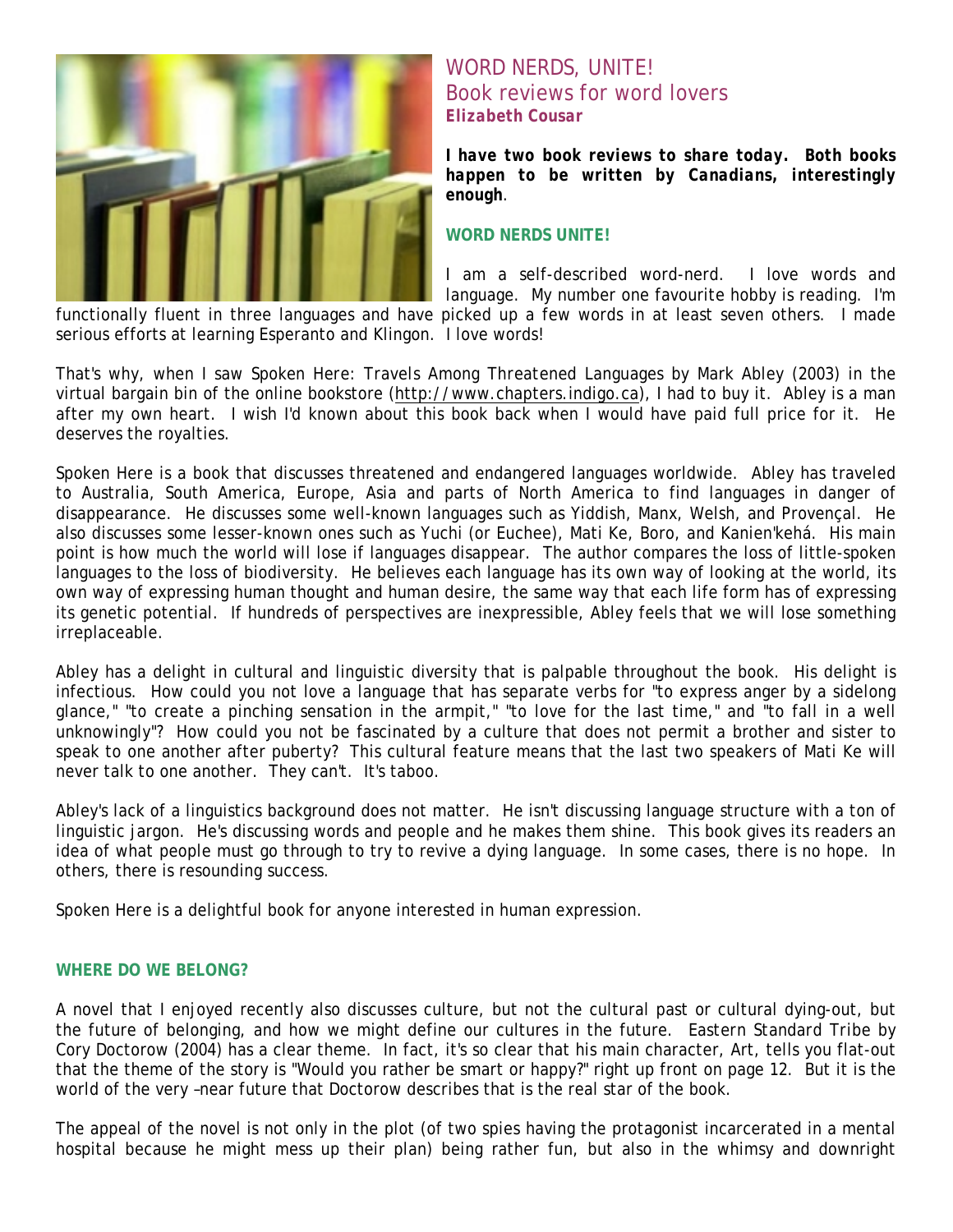<span id="page-6-0"></span>weirdness that are Art's life. Most of us don't feel normal. We define ourselves in the ways we differ from the norm. I am married with two kids and live in a house in the suburbs, but I'm not normal. I read too much, my husband and I play Dungeons and Dragons, he works a graveyard shift and gets Sunday and Monday nights off, and my kids go to a Francophone school. See? Those things are all abnormal. We're different. Art has the same experience of not belonging and he shares it with all of us. If my life is abnormal, Art's is completely nuts. Yet, it makes sense in the context given in Doctorow's world.

If you like a peek into things that are definitely different, this is a great near-future science-fiction novel. The science-fiction part is underplayed; the story stands on its own. *Eastern Standard Tribe* does what all the best science-fiction stories should do. It entertains as it forces the reader to think about something important. This isn't the science fiction of epic space battles or faster-than-light travel. This is the science fiction of next year not the next century and it rings true.

One warning, though, this book is not appropriate for children. There are adults in it, and they occasionally interact in an intimate way. Be warned, this book contains some mature content. Reader discretion is advised!

------ Got a suggestion for a book that should appear here? We're glad to read 'em! ------

#### **References**

Abley, M. (2003). *Spoken Here: Travels Among Threatened Languages.* Toronto: Random House Canada. Doctorow, C. (2004). *Eastern Standard Tribe*. New York: Tor Books.



*This monthly column features news and issues affecting gays and lesbians in Canada and around the world.* 

Same-sex marriage is now legal across Canada! The bill passed the Senate by a vote of 41 to 21 with 3 abstentions. Supreme Court Justice Beverly McLachlin, who was acting on behalf of Governor General Adrienne Clarkson, signed the bill into law on the next day. Clarkson was recovering from having a pace maker installed at a Toronto hospital.

- <http://tinyurl.com/bqgyu>
- <http://tinyurl.com/aja76>
- <http://tinyurl.com/8zlap>
- <http://tinyurl.com/ddsqc>

Shortly after the bill granting same-sex marriage received Royal Assent, Alberta held its first same-sex wedding. Yahoo News is reporting that two Alberta women became the first couple in the province to be married under the legislation. Their names are not being released, as they requested the affair be kept private. Gay activists assert that not every same-sex wedding needs to be shown in the media.

**\_\_\_\_\_\_\_\_\_\_\_\_\_\_\_\_\_\_\_\_** 

• <http://tinyurl.com/892cj>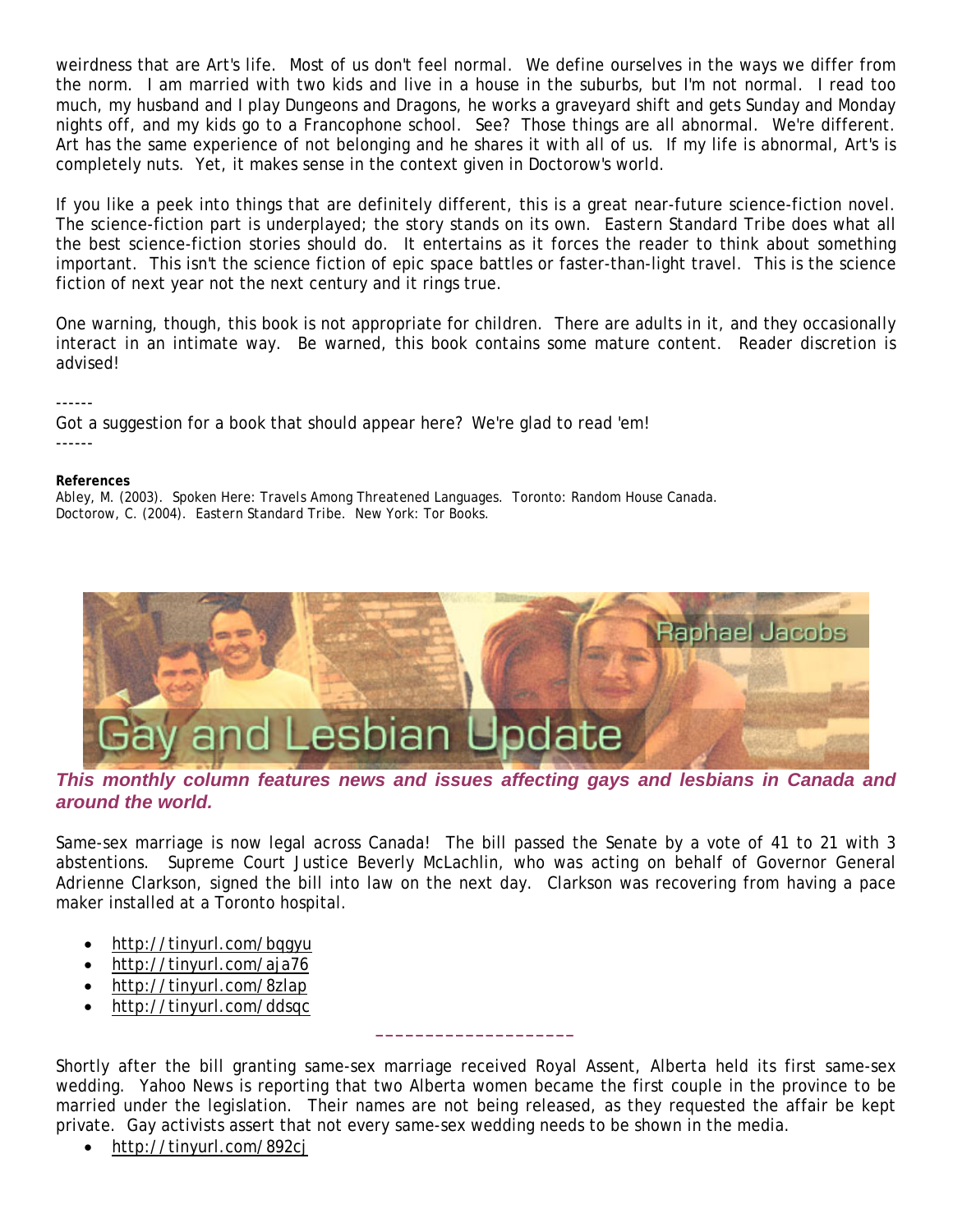Prince Edward Island is Canada's holdout province. The province won't be issuing marriage licenses to samesex couples until the fall, so they can pass an omnibus bill to change the wording in the province's various statutes. This legislative process could take months. Critics argue that the province should have been ready before same-sex marriage was legalized in Canada.

**\_\_\_\_\_\_\_\_\_\_\_\_\_\_\_\_\_\_\_\_** 

**\_\_\_\_\_\_\_\_\_\_\_\_\_\_\_\_\_\_\_\_** 

• <http://tinyurl.com/8myaj>

With Bush re-elected in the USA and same-sex marriage now legal in Canada, many expected that Americans would be flocking to Canada. However, according to a processing centre in Buffalo, New York, six months before the election applications numbered 16,226, and after the election the number fell to 14,666. Critics say that it isn't easy to just up and move, as money has to be saved to prove they can provide for themselves in Canada, and there is a two year waiting period.

• <http://tinyurl.com/czdat>

This week, a British court will hear a case of a couple of women who were married in Vancouver, and now wish to have their marriage recognized by the United Kingdom. Civil unions become law in December; however, the women argue that their relationship is a marriage and not a civil partnership. They say if the court rules against them, they will take it to the European Court of Human Rights.

**\_\_\_\_\_\_\_\_\_\_\_\_\_\_\_\_\_\_\_\_** 

• <http://tinyurl.com/cmzs2>

US Supreme Court nominee John G. Roberts, Jr. has worked behind the scenes to help out a gay rights case. At the time, he was a lawyer specializing in appeals. He helped out gay rights activists behind the scenes to successfully convince the US Supreme Court to issue a ruling protecting gay people from discrimination based on sexual orientation. Roberts is a presidential republican nominee.

**\_\_\_\_\_\_\_\_\_\_\_\_\_\_\_\_\_\_\_\_** 

• <http://tinyurl.com/9pa7v>

Ireland could be the next European nation to grant same-sex rights. The country's Minister of Justice confirmed that proposals are being drawn up to grant legal recognition to same-sex couples. So far, the government is discussing UK-style civil partnerships. Full marriage is unexpected in the predominately Catholic nation, despite Spain legalizing same-sex marriage.

**\_\_\_\_\_\_\_\_\_\_\_\_\_\_\_\_\_\_\_\_** 

**\_\_\_\_\_\_\_\_\_\_\_\_\_\_\_\_\_\_\_\_** 

• <http://tinyurl.com/d8szv>

## *Quote of the Month*

"You have no idea what a difference it makes to the human spirit to know that you are treated equally under the law" (Email sent to 71-year-old Senator Ione Christensen from Whitehorse. These were the last words read to a hushed Senate before Bill C-38 was passed.)

• <http://www.365gay.com/newscon05/07/072005canadaRxn.htm>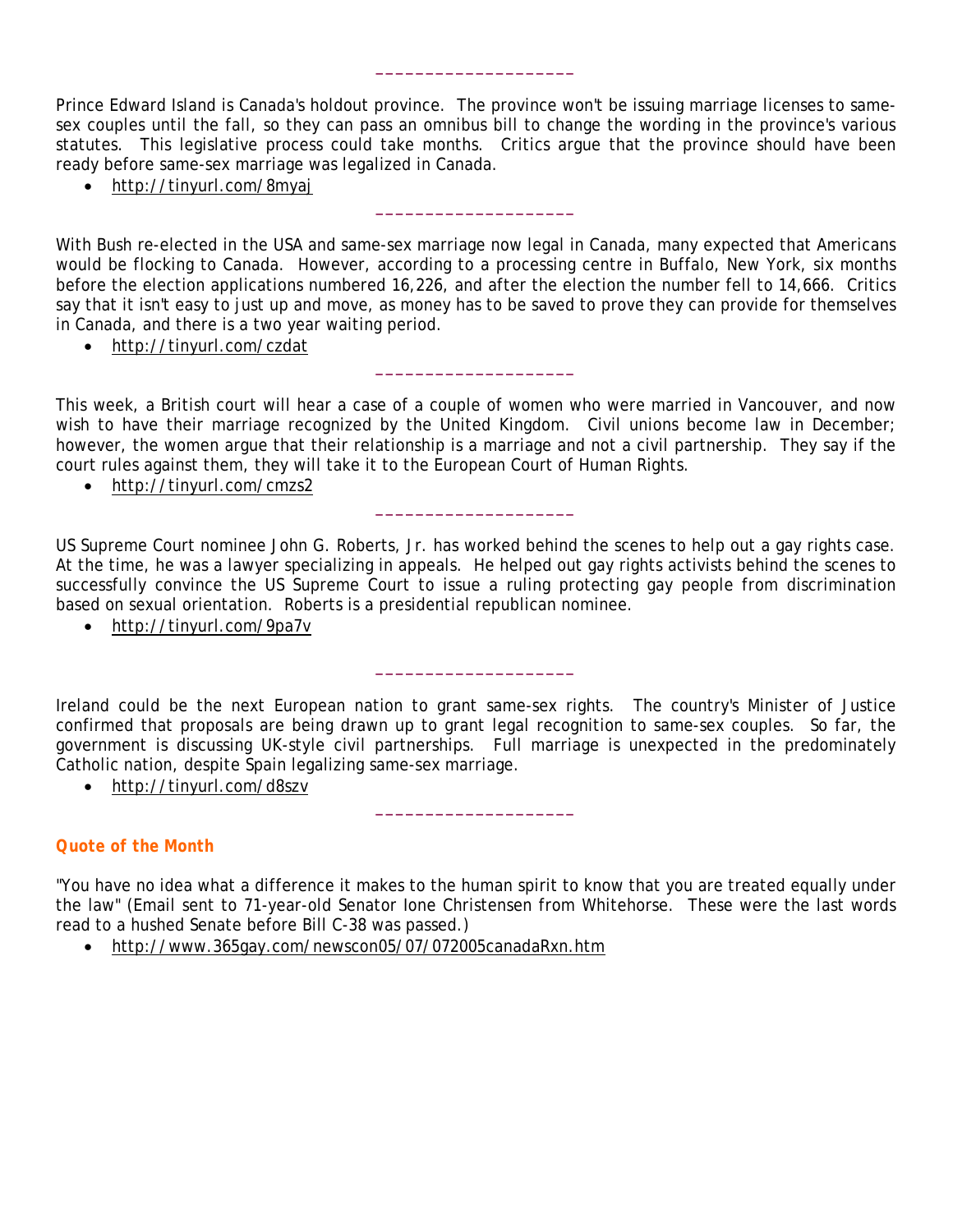## <span id="page-8-0"></span>Oui ou Non? Is Our New Governor General a Quebec Sovereigntist? *Mandy Gardner*



On Paul Martin's recommendation, Michaelle Jean will become Canada's 27th Governor General on October 1st, an appointment that comes with widespread dispute. The question at the forefront of most Canadians' minds is, "Is Jean a Quebec sovereigntist?" Rumour has it that she voted in support for Quebec's independence during the 1995 sovereignty referendum.

The Haitian born successor to Governor General Adrienne Clarkson came to Canada in 1968 with her family to flee the dictatorship of Francois Duvalier. She has since made her name as a popular journalist and television host on CBC's Rough Cuts [\(www.cbc.ca/roughcuts/host.html](http://www.cbc.ca/roughcuts/host.html)**)** and The Passionate Eye, as well as RDI's (Reseau de l'Information) Le Monde Ce Soir, Grands Reportages and many others. As a Francophone, Jean has spent most of her Canadian years in Quebec, and according to Le Quebecois (a popular sovereigntist magazine), she campaigned for

Quebec sovereignty during the 1995 referendum, but is this true? She has yet to address the issue herself, but Prime Minister (PM) Paul Martin is fervently defending his choice for head of state. The fact that Jean has been so closely involved in French Canadian politics -– separatist tendencies or not -– makes her a strong candidate for the position of Governer General, the PM argues. Certainly her background qualifies her as a liaison with our large French minority in Canada, but what about her other responsibilities as Governor General?

The position requires Jean to represent the Crown in Canada. She will be our nation's ultimate figurehead [\(www.gg.ca/governor\\_general/role\\_e.asp\)](http://www.gg.ca/governor_general/role_e.asp). She will have numerous symbolic duties, but mostly will be expected to promote Canadian sovereignty, celebrate Canadian excellence, and encourage national identity and unity. This is of course where her credentials wear thin. Can a former sovereigntist truly serve Canada in these prescribed duties? Paul Martin says yes. Many Canadians agree with him, but it seems just as many feel that Jean has been chosen despite her history and not because of it. In other words, the position could only have been filled by a high profile, female individual representing an ethnic minority. Indeed, there can be heard much sentiment in the way of, "Do not try to tell me a white male multi-generational Canadian from the West ever had a chance here" (Landry, 2005). I am inclined to agree, but that's beside the point.

The suitability of Michaelle Jean as our next Governor General will not have anything to do with her ethnicity, first language, country of origin or even her political past. All we really need to know is whether or not she is a Nationalist now*.* By accepting the role as Canada's head of state, I think that question has been answered. Once the accusations and anger die down all across the country, Jean will hopefully find herself in the perfect place to finally unite all facets of Canada into one -– just as a good Governor General should.

The Prime Minister just might have made a good decision here. I don't know whether it's the accountability that comes of leading a minority Parliament or a misunderstanding of Martin's character from day one, but Paul is really starting to grow on me.

All the best to Michaelle Jean and may she usher in a new era of strong Canadian sovereignty.

## Reference

Landry, S. (2005, August 4). Small animals, the roadkill diaries: Why Michaelle Jean? Retrieved from <http://www.smalldeadanimals.com/archives/002441.html>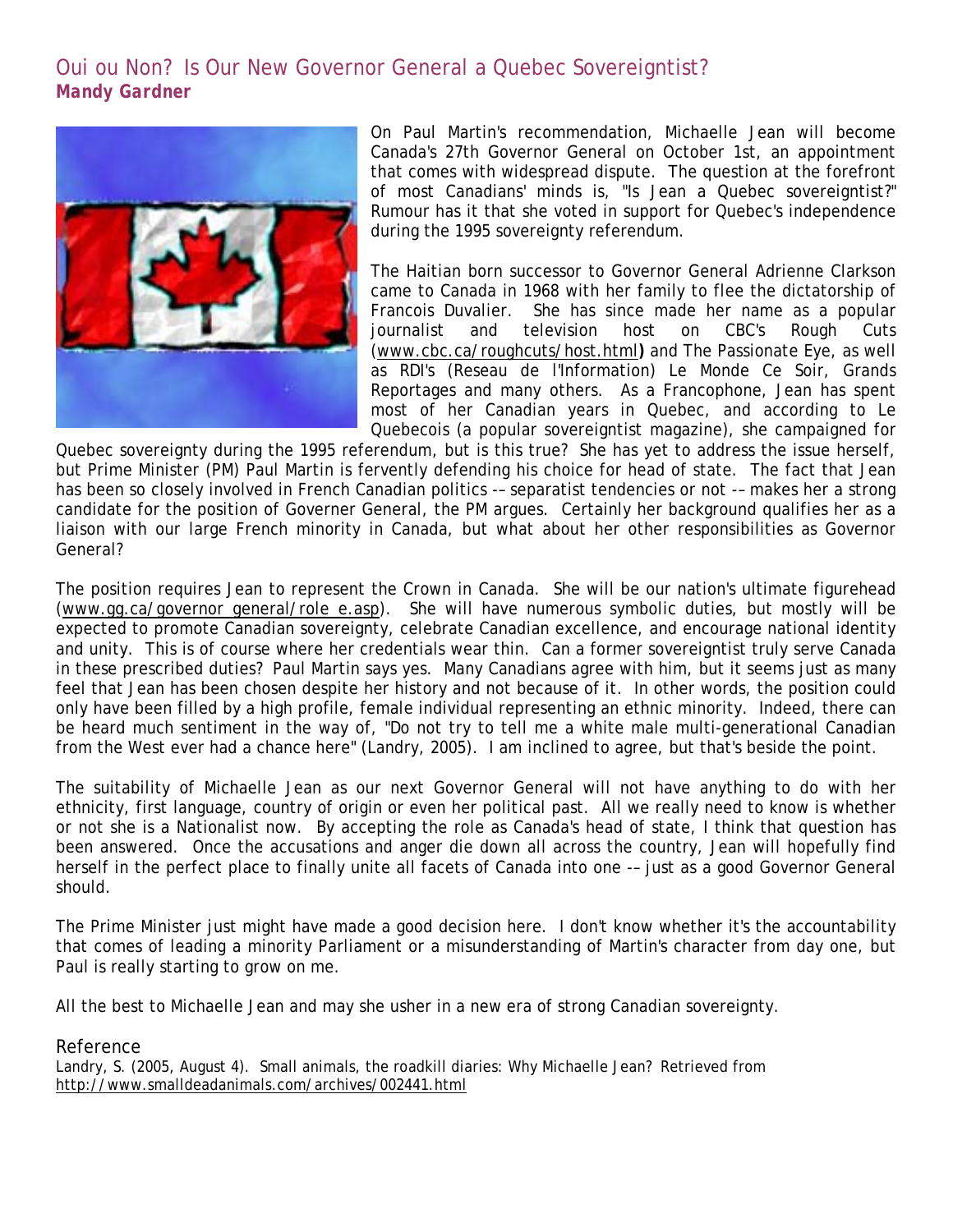<span id="page-9-0"></span>Let me tell you (ahem) about my friend's toilet. You see, they're renovating their bathroom and they have ordered a new toilet. Did you know that when you order a toilet you most often have to order the seat separately? Yes, a brand-new toilet and the seat is not included. This is perhaps something someone should tell you when you order toilets. It should be simple. But, like so many simple things, it's not. This idea - simple -- is actually quite complicated.

I've come to fear all things that claim to be simple, like furniture that requires a few simple steps of assembly before use. "Simple" if they included all the right parts and the instructions weren't in Spanish, Chinese or any other language that I can't read. While I'd love to learn these languages, right now I'm just trying to assemble some furniture.

I'm also skeptical of convenient things, like cell phones. When you really need to make a call, you are conveniently out of the service area. Or perhaps like a friend of mine, you find yourself in a cell phone crisis because you've lost your phone and all contact with the outside world! You will soon have to resort to SOS or a tin can-rope contraption for communication. The convenience cell phones has resulted in a friend of mine not committing to memory the telephone numbers of her loved ones (or anyone, actually). Instead, she conveniently calls the two people whose numbers she remembers and requests the numbers for other contacts she needs. I'll be sure to have my cell phone on so I can help her out. I know how I'd feel without my phone.

Don't tell her I told you, but in one of the cupboards in my mom's kitchen, you'll find a graveyard of Tupperware and plastics. They were bought to keep things like leftovers or lunches simply and easily stored. Finding the matching lid to the respective bowl however, is anything but simple or easy. So this Christmas, a relative bought her a revolving canister to organize all of the bowls and lids. Of course, then my mother had no room in her cupboard, so she had to spend an hour making room for these modern conveniences. I think of her as I search for a lid in my own cupboard.

That's the catch with simple and convenient. They sell the illusion that we have room for more things. Soon, our simple lifestyle is rather cluttered, crammed with all the conveniences we can muster. We multitask, but will we get anything done? I'm optimistic that we will see a return to simplicity, and not the mass-marketed simplicity of cell phones and Tupperware. But, maybe in our lifetime, we'll pick up the phone and have a real live person on the other end to answer our questions. They'll be able to tell us that we have ordered a toilet without a seat and ask us if we'd like one. We'll be able to call convenience's bluff. We won't clutter up our lives just because we've made room.

Until then, push one if you agree or please hold the line if you disagree. An operator will be with you shortly. After all, your call is important to us.

# *Women You Should Know Compiled by Barbara Godin*

**Alice Paul (1885-1977)**, an American suffragist leader, was born into a Quaker family in Moorestown, New Jersey on January 11, 1885. Her tireless struggle for women's rights triumphantly resulted in women being granted the right to vote in the United States federal election in 1920. However, this feat did not come easy for Paul. She fought a long hard battle, beginning in 1908 after joining the Women's Social and Political Union. Her activities resulted in her being imprisoned three times. While imprisoned Alice, along with other suffragettes, went on a hunger strike. Consequently she was put in the psychiatric ward and force-fed. Three years after Paul's 1920 victory, she became the original author of a proposed Equal Rights Amendment (ERA) to the Constitution. The ERA was not passed in Congress until 1970, a few years before the death of Alice Paul in 1977. In 2004, HBO Films produced an aptly titled film *Iron Jawed Angels* that depicts the struggles of Alice Paul and other suffragists.

*I never doubted that equal rights was the right direction. Most reforms, most problems are complicated. But to me there is nothing complicated about ordinary equality.* 

- Alice Paul

**Source for additional information:** Alice Paul Institute-<http://www.alicepaul.org/> **Reference:** Von Garnier, K. (Director) (2004). *Iron Jawed Angels* [motion picture]. Warner Home Video.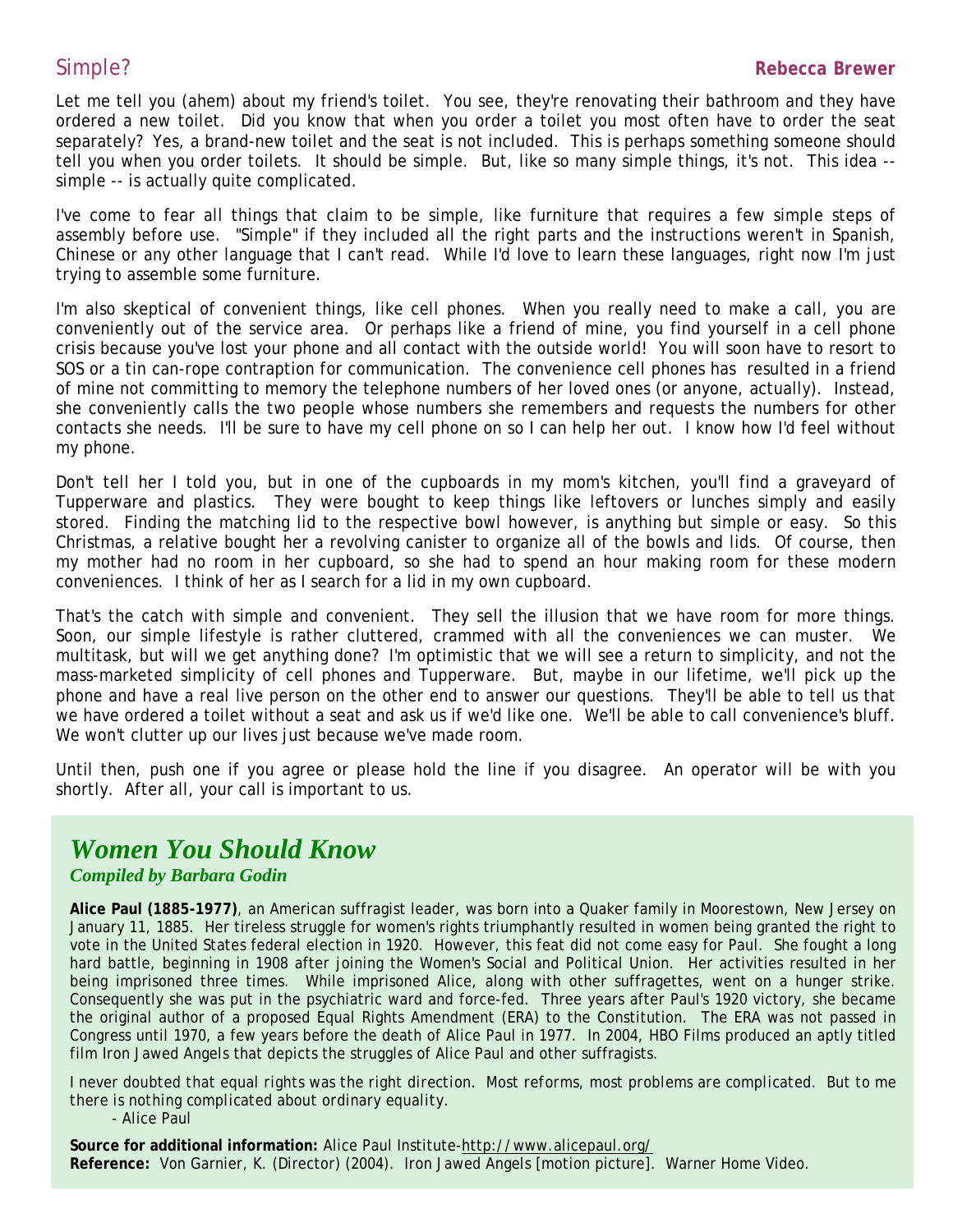## <span id="page-10-0"></span>Safety First: A News Release From Lionel T. Undershaft, III, President of the Canadian Independent Chamber of Commerce and Industry (a Wholly Owned Subsidiary of Crunk Genetics and Pharmaceuticals, Inc.)

As some of our politicians, civic leaders and law enforcement officials have recently pointed out, Canada as a nation is woefully unprepared for a terrorist attack. As the recent London transit bombings clearly demonstrate, this lack of foresight can lead to devastating results. Throughout this great country of ours, there are maniacs at work in basements and homeless shelters, preparing explosive devices with the intention of undermining our civilization. They are everywhere, never-sleeping, always watching, forever plotting, waiting for their chance to murder us when we least expect it.

And yet we, in our great complacency, still allow these undesirables to wander about, totally unfettered and unmonitored. Everyday, millions of suspicious people across Canada go about their business, performing who-knows-what sorts of sordid and threatening activities without any supervision at all. It may surprise you to learn that almost no homes in this country, and far too few workplaces, have adequate video and audio monitoring equipment in place. Do you have any idea what your dicey-looking neighbour is up to behind the walls of his monster home? Shockingly, neither do we in the business/military/law enforcement community -- yet!

Fortunately, all this is about to change. As president of the Canadian Independent Chamber of Industry and Commerce, I am pleased to announce a public-private partnership initiative that will vastly increase the personal security of our citizens through the widespread installation of video monitors in almost every conceivable space. We will start, of course, by installing the cameras in obvious spots: transit stations, public parks, city squares, shopping malls, churches, public washrooms, voting booths, confessionals, etc. These cameras, utilizing cutting-edge nanotechnology, will be almost invisible to the naked eye, so as to be as unobtrusive and unthreatening as possible. We will then be able to gather valuable security and lawenforcement information, permanently recording any deviant-looking behaviour.

Following very quickly on the heels of this initial phase, we will begin installing these devices in so-called private homes, beginning with the homes of... Well, you know whom we're talking about.

The information being provided by these monitors will then be collated and merged with other vital sources of information, such as medical histories, itemized lists of household products consumed, library materials borrowed, and religious affiliations, in order to produce accurate client profiles for each of our customers/citizens. We will quickly sort out who is posing a threat to our society due to their extremist alliances, criminal activities, and erratic shopping patterns. We will react with extreme prejudice.

I know that there will be some dangerously deluded and paranoid individuals out there who see this as an encroachment upon their civil liberties. It is these people we must eliminate first. If there is a silver lining in the war against terrorism that we are now fighting, it is the fact that the average person is now able to see how delusional this sort of extremist political thinking is.

Living as we do in a state of perpetual fear, we have all come to understand that we must choose between safety and freedom -- there is no middle ground anymore. I am confident, therefore, that this bold, proactive step -- initiated by the business community and funded by the taxpayer will be greeted with openhearted acceptance all around.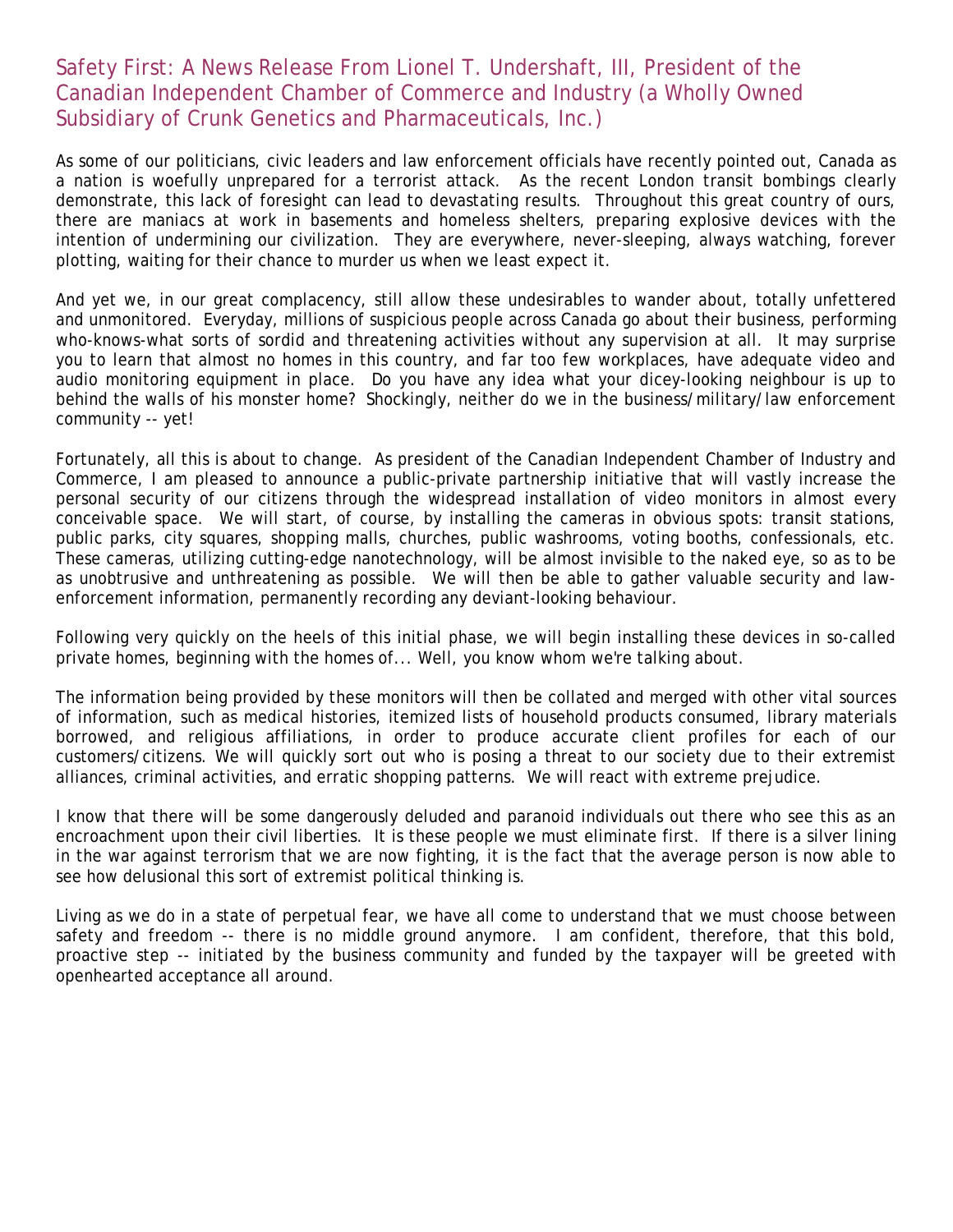## <span id="page-11-0"></span>**AUSU THIS MONTH**



## **"A Learning Alberta"**

Recently, the Alberta Government announced a comprehensive review of the Alberta post-secondary education system. Many discussion documents were placed online, and all stakeholders were invited to respond and make suggestions on our how postsecondary system can be improved. The students of the four universities of Alberta have responded through a document drafted by CAUS -- the Council of Alberta University Students --, which represents the students' unions of all four institutions. Additionally, AUSU has drafted its own response, specifically addressing the needs of

the diverse AU student body. You can read our response by downloading the PDF file from the link on the front page of the AUSU web site

## **AUSU Course Evaluations**

Would you like to know what your fellow students have thought of an AU course? If so, you are not alone. Many students find the input of their peers invaluable when selecting courses or a program of study. AU students may not have cafeterias and hallways in which to share this knowledge, but AUSU has provided an alternative: AUSU Course and Program Evaluation surveys. Accessible through the "Course Evaluations" link on the right side of the top bar of AUSU.org, these surveys ask a series of questions about AUSU courses and programs. Each student many rate each course or program only once, to ensure the validity of the results, so you must be logged in to access a survey form. Anyone, however, may view the results. If you haven't already, please rate some courses you have taken so that others may benefit from your experience. Note: these surveys are not the same as the ones that AU distributes with their course manuals. No AU staff or faculty member has access to the AUSU website, nor can they determine who has filled out a survey. Your anonymity is assured.

### **AUSU Discussion Forums and Chat**

Looking for a way to interact with fellow students? Check out the AUSU discussion forums and chatroom, accessible through the top menu bar of AUSU.org. The forums contain many sections to address a wide variety of student interests. You'll find the most students in the General Student Chat section, but you may also wish to use one of the province or city-specific forums to speak with AU students in your local area.

### **AUSU Needs Volunteer Mentors**

AUSU needs volunteer mentors to help new students adjust to AU and distance education. If you're an experienced AU student interested in being matched to a new student, please email [ausu@ausu.org](mailto:ausu@ausu.org) for an application form. The mentor program is designed to help new students succeed with distance learning. If you're a new student and would like to be matched to one of our mentors please fill out the application form at this address: [http://www.ausu.org/services/mentorsforms](http://72.52.134.4/services/mentorsforms.php) [.php](http://72.52.134.4/services/mentorsforms.php)

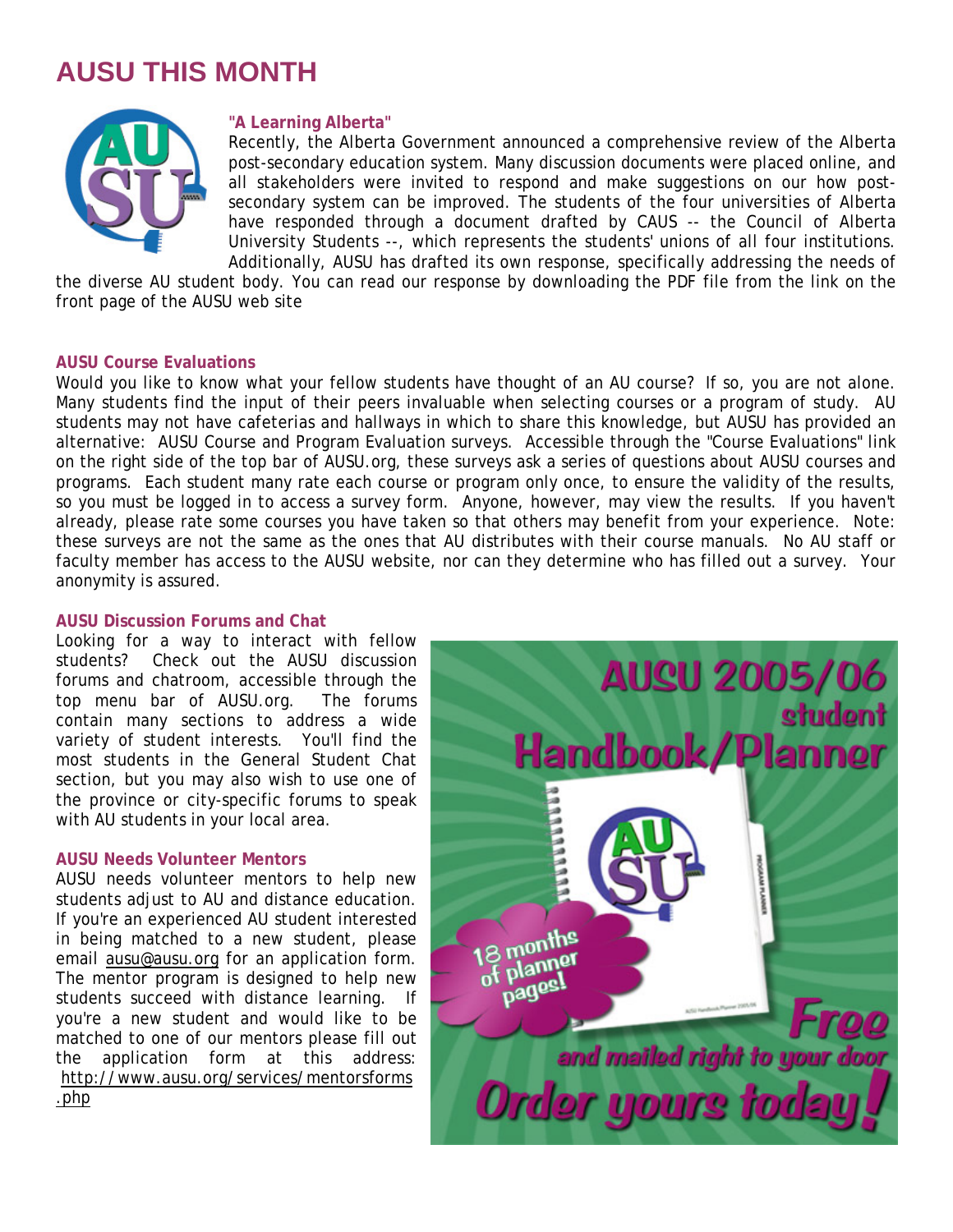## <span id="page-12-0"></span>**CANADIAN FED WATCH! NEWS ACROSS THE NATION…** *By Karl Low*



## **Nova Scotia Helping AU**

At the annual premiers meeting, it seems that the Premier of Nova Scotia was [advocating](http://www.gov.ns.ca/news/details.asp?id=20050808006) that the federal government take steps that will benefit AU tremendously. As part of their recommendations to the Federal Government, Nova Scotia suggested that Ottawa adjust its funding for post-secondary education to utilize a per-student basis as opposed to a per-capita basis.

For Athabasca University, which now has over 35,000 students across the globe and has virtually no limits on its expansion, funding based on the number of students would enable our university to make significant headway in services for us. Of course, the federal government has said that while post-secondary education is a priority for it, it will not be saying any time soon exactly what it's

going to do to help out. To me, this is government speak for "haven't even thought about it yet", so this is perhaps a good time to start getting plans and ideas to the ministers involved.

Myself, I may write Minister Ralph Goodale and give my support for Premier Hamm's plan. Perhaps an Alberta backing a Nova Scotia plan will give it the appearance of support across the country. It certainly can't hurt.

## **Smoking being Extinguished**

Health Canada has recently [released a report](http://news.gc.ca/cfmx/view/en/index.jsp?articleid=163429) indicating that fewer Canadians are smoking than before, and those that are smoking are smoking fewer cigarettes on average. In 2003, 21% of Canadian's smoked. In 2004, only 20% did. So it looks like the tide is turning and I'm hoping that soon smoking will be as frowned upon as other habits that kill innocent bystanders, such as drunk driving.

I don't say this just because I'm a non-smoker, but because of the money that smoking costs our health-care system, dollars that could instead be put into our post-secondary education system, or even be put back into our pockets through lower taxes. Smoking is, in fact, one of the great examples of an industry that has externalized the real costs of its product. We all pay for the damage the industry causes, whether through health problems of ourselves or other people, of legal fees to fight an industry determined to make money on selling people poison,

It's just one more thing to think about when you light up, I guess. If you don't like how high your tax bill is, consider stopping smoking. Even if it doesn't change your taxes in the short term, you'll have a lot more money to pay them with.

## **Secret Chocolate Ingredient**

As a raving chocoholic and chocolate snob, I can't help but giggle a little at Hershey's latest mention by the Province of Ontario. It seems that one of the workers at the plant wound up adding a little "something special" to the peanuts in Hershey's chocolate recently, and the company was [fined \\$50,000](http://ogov.newswire.ca/ontario/GPOE/2005/08/11/c9532.html?lmatch=&lang=_e.html) for the health and safety violation.

The extra ingredient was a piece of the worker's finger, as apparently Hershey's was putting safety as a back-seat to efficiency. I tend to strongly approve of fines like this. If you want robots to do the job, build robots, but if you want people, you have to treat them like people, and that means looking out for their safety before your bottom-line.

Still, it makes me thankful that I get all my chocolate from Bernard Callebaut here in Calgary.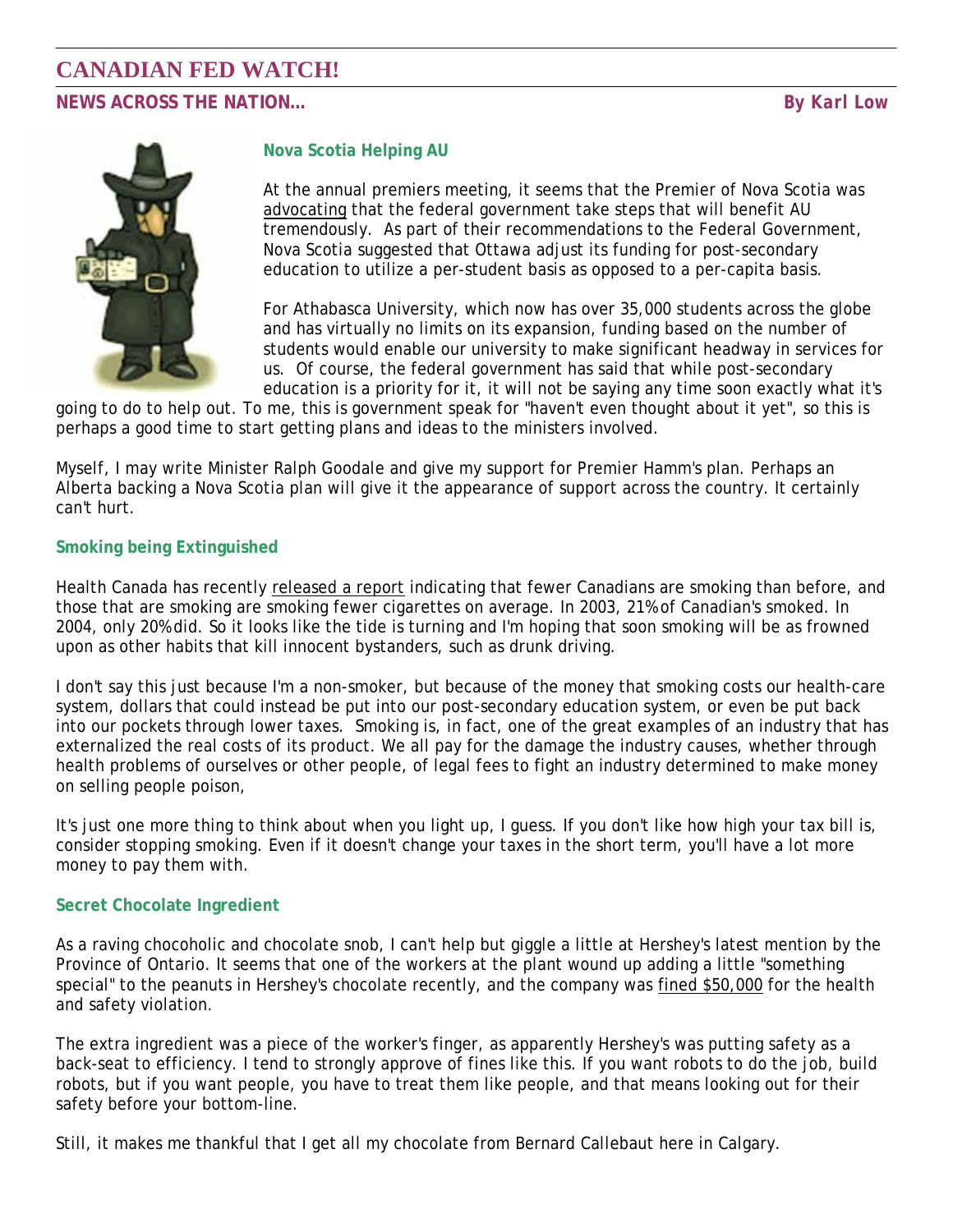<span id="page-13-0"></span>

## **The Meaning of Success**

What does success mean to you? For me, it has always been a moving target. When I was a young girl, a successful day involved the arrival of the ice cream truck at the playground in town. Later on, it meant getting A's in math class, making the cut for the basketball team, and being invited to the right parties. During a particularly unevolved part of my life, being successful meant earning a certain amount of money, getting a promotion, and buying a house and a new car. Those were the things that, if I could only get my hands on them, would make me feel successful and complete. This was an illusion that I hung onto right up until the time that I had them all. Then I realized that the formula for success must have somehow slipped through my grasp. Or was there something wrong with me?

Now, being successful means having my family around me. It means having friends I can laugh and cry with. It means enjoying good food, listening to good music, volunteering, feeling wanted and necessary in the variety of personal and public roles that I play. Above all -- and this is something that a child had to teach me -- it means living in the moment, appreciating the beauty that is

around me right now, instead of picking away at the scabs of the past, or fretting about the mysteries of the future. One way of doing this is to attempt to consciously open my mind and senses to each experience, whether it's feeling of sunlight on my face, the sound of a wasp droning, or the taste of strawberries and cream on a hot summer day.

Every once in awhile, I come across a definition of success that my sister Jodi wrote on the back of a postcard she sent me from San Francisco. It's a quote from Ralph Waldo Emerson, and it read as follows:

"To laugh often and much; to win the respect of intelligent people and affection of children; to earn the appreciation of honest critics and endure the betrayal of false friends; to appreciate beauty, to find the best in others; to leave the world a bit better, whether by a healthy child, or a garden patch or a redeemed social condition; to know even one life has breathed easier because you have lived. This is to have succeeded."

I can't imagine that there is a more accurate definition to be found in any dictionary or encyclopaedia on Earth.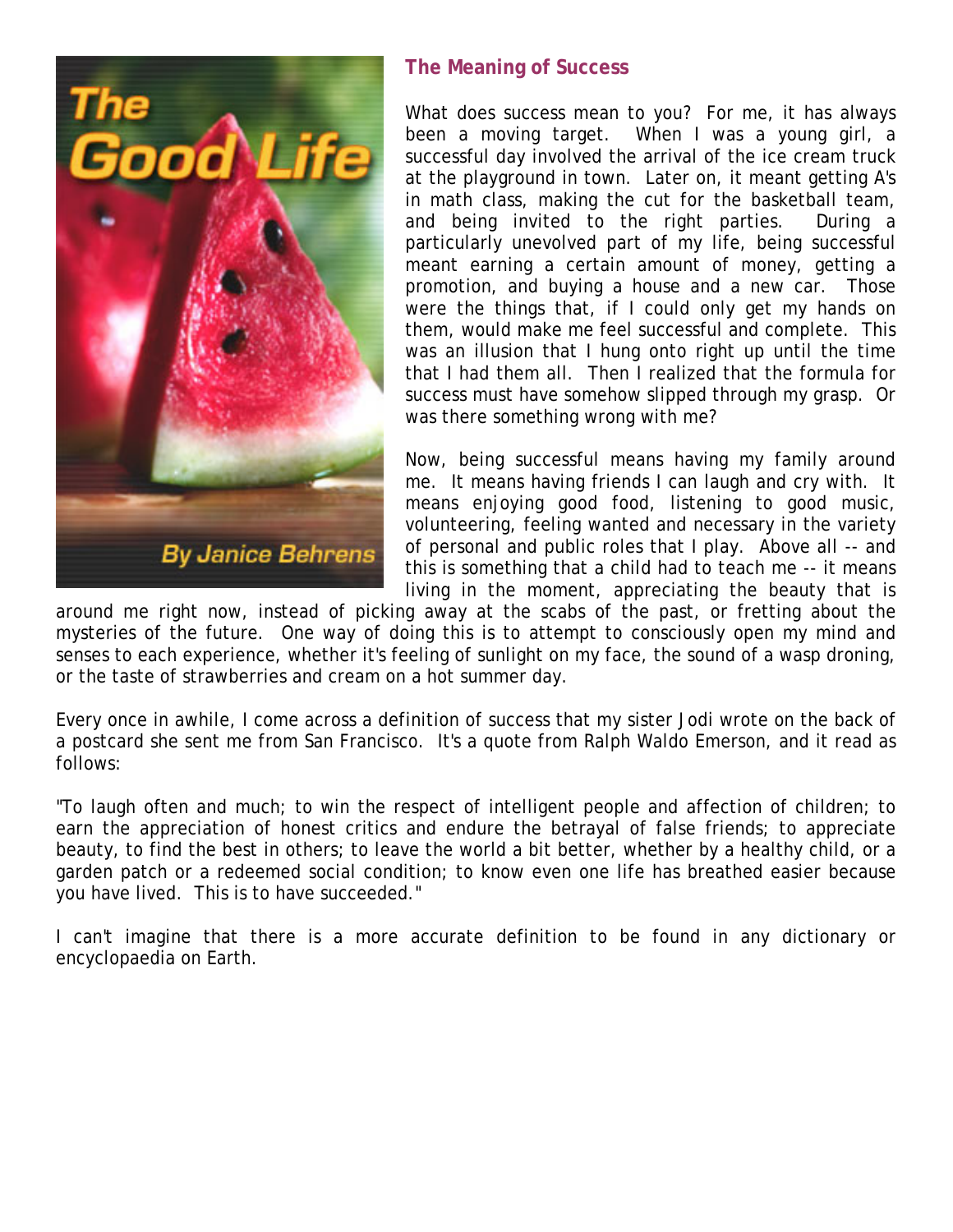<span id="page-14-0"></span>

*Dear Barb: I am a 25-year-old student completing my last year of university. As long as I can remember my friends have been telling me I'm too negative. I do tend to see the glass as half empty, rather than half full. My relationships rarely last longer than six months and I'm wondering if this is the reason. Do you know how I can become a more positive person before I lose all of my friends?* 

## *Kelly in Kincardine.*

Hi Kelly. You may be right, as people tend to gravitate to upbeat positive people. Positive people give others hope and encouragement that things will work out. They bring out the best in others, whereas negative people often bring those around them down. Given a choice Kelly, which type of individual would you want to be around?

Also, studies have proven that positive thinking produces positive results. If you attempt to do something and believe you will be successful, you have a good chance of accomplishing your task. On the other hand, if you keep telling yourself you can't do something, you will most likely fail.

There are many things you can do to become the kind of person with whom others enjoy spending time. Begin with your inner dialogue. Stop and listen to what is going on in your head. If your thoughts are always focusing on the worst that can happen, you need to change

your outlook to see the other side of a situation. For example, if a friend introduces you to her new boyfriend, don't look for what is wrong with him. Instead look for his good qualities. Then, when she asks you what you think of him, mention only good things. She will appreciate this much more, after all maybe what you see as his negative qualities, may not appear that way to her. As well, when approaching a new situation and that familiar voice in your head says, "you can't do that, don't even try," change that can't to can so the voice will say, "you can do it." Every time a negative thought enters your mind, immediately replace it with a positive thought. This will be hard at first. You will have to constantly remind yourself as you keep slipping back into old habits.

Another way to become a more positive person is through reading inspirational books. There are many books available on this topic. A book that I read many years ago and I believe is still available is entitled *The Power of Positive Thinking* by Dr. Norman Vincent Peale (2002). Some other books available are the *Feeling Good Handbook* (1999) and *Feeling Good: The New Mood Therapy* (1999) both written by David D. Burns.Another book that you can purchase online at www.chapters.indigo.ca for only \$8.50 is *The Power Behind Positive Thinking* by Eric Fellman (1997). If reading isn't for you, many of these books are available on tape.

As you begin to notice the good things that happen rather than the bad, this will eventually become second nature. As a result, your friends will want to spend more time with you, hoping some of your upbeat energy will rub off on them. Also, when you see someone struggling to do something, offer encouraging words.

Many people spend much of their lives behaving a certain way simply because they do not think they can change. This is not true, you can change if you believe you can. Only you are in control of your thoughts. Consider the following quote by psychologist William James: "The greatest discovery of my generation is that human beings can alter their lives by altering their attitudes of mind." I hope this helps Kelly.

**References** 

Burns, D. D. (1999). *Feeling Good: The New Mood Therapy*. Collins.

Burns, D. D. (1999). *The Feeling Good Handbook*. Plume.

Peale, N. V. (2002). *The Power of Positive Thinking*. Running Press Book Publishers.

*E-mail your questions to [dearbarb.voice@ausu.org](mailto:dearbarb.voice@ausu.org). Some submissions may be edited for length or to protect confidentiality: your real name and location will never be printed. This column is for entertainment only. The author is not a professional counsellor and this column is not intended to take the place of professional advice.* 

Fellman, E. (1997). *The Power Behind Positive Thinking: Unlocking Your Spiritual Potential.* HarperCollins Publishers.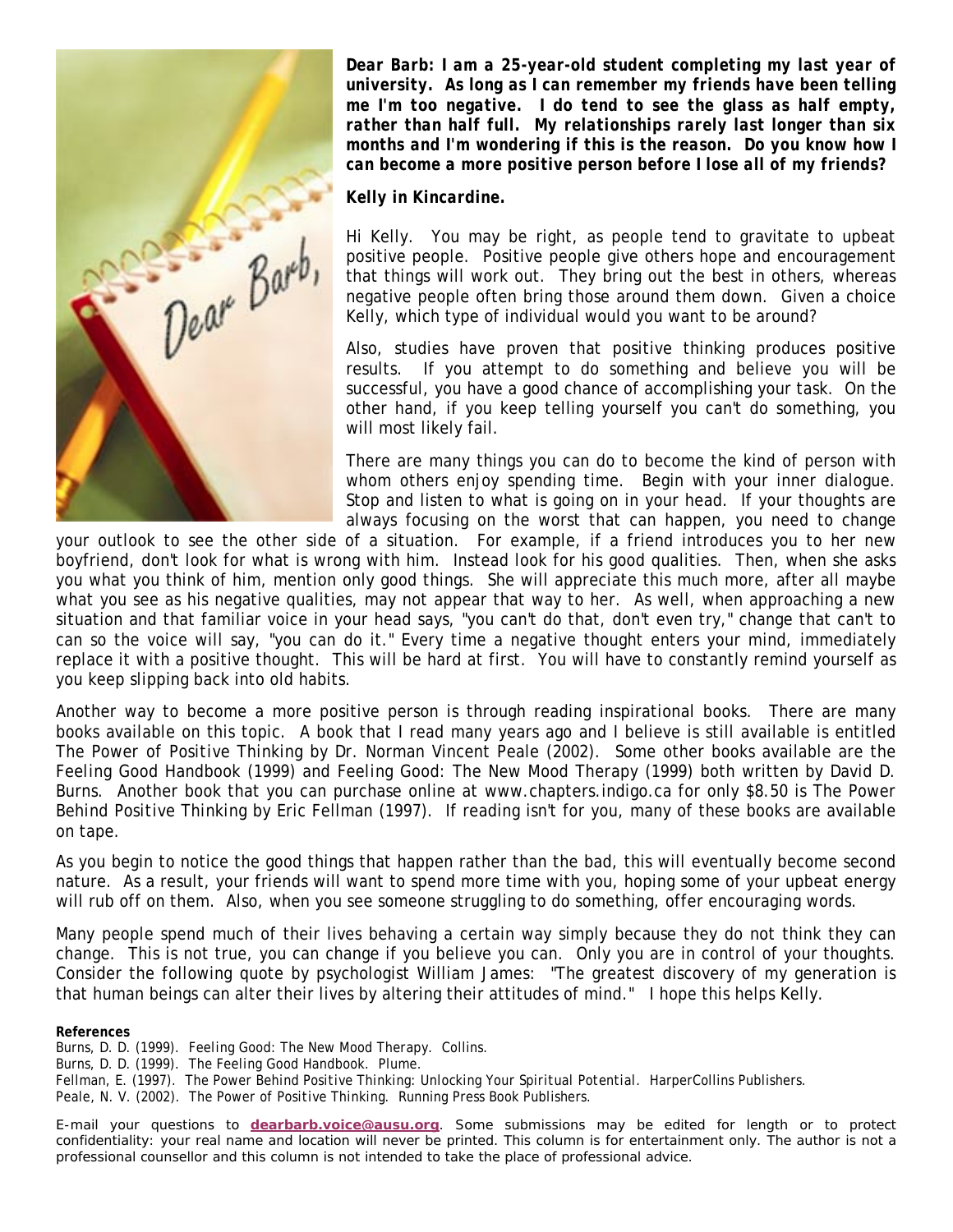<span id="page-15-0"></span>

## **In Our Garden**

I plant an apple tree and wait for you to crawl through the grass toward me, and open my eyes to delicious worldly delight.

I plant red roses to remind me of the way your hips moved in the candlelight in the Moroccan hotel room the night before the bomb went off in the marketplace.

I plant blackberry bushes that will crawl with copper spiders and throb with silver bees.

I dig up the skulls of foxes and badgers.

I plant grape vines and wait for them to crawl up the brick wall, through the window, across our bedroom floor, and wrap themselves about our naked bodies.

I erect a circle of rocks as an astral calendar and landing site for aliens.

I plant a patch of poppies so I can tumble through delirious dreams, chased by winged fish and leopards with human faces.

I bury a book of dangerous curses.

I plant wolfbane and deadly nightshade, to add a sense of danger.

I plant ginger root that grows twisted beneath the ground in the shape of mummified fairies.

I set fire to your anxieties, and bury the ashes to attract the worms.

I plant aromatic herbs for use in various enchantments: Comfrey for protection whilst traveling under a curse; Arabic gum to ward off evil; Banyan for good fortune; Avocado for lust; Basil for exorcism and flying through the air.

I grow beets as large and red beneath the soil as the still-beating heart of a savage gnome.

In the rich soil above the grave of the feral cat who was killed by lightning, I plant pomegranates, saffron, frankincense, myrrh, cinnamon, and aloes to soothe your flesh.

I plant the pages of used telephone books, barbecue assembly instructions, investment literature and Sears catalogues. I wait for them to grow into folktales and sheet music.

I set fire to a bonfire of thorns, grass, vines, creepers, dead branches and brambles. I watch bright sparks and luminous moths rising like angels into the twilight.

I plant cannabis in order to cause anarchy in the streets and destabilize Western civilization.

I plant a plum tree so that the neighbourhood children can climb into its branches to watch icy comets and lunar eclipses, and so that Ukrainian grandmothers can play accordions with juice-stained hands.

I plant green tea so that, many years from now, we can sit under the shade of our apple tree watching the giant ornamental fish move beneath the surface of the pond, china cups resting in the grass beside us, as the seasons come and go.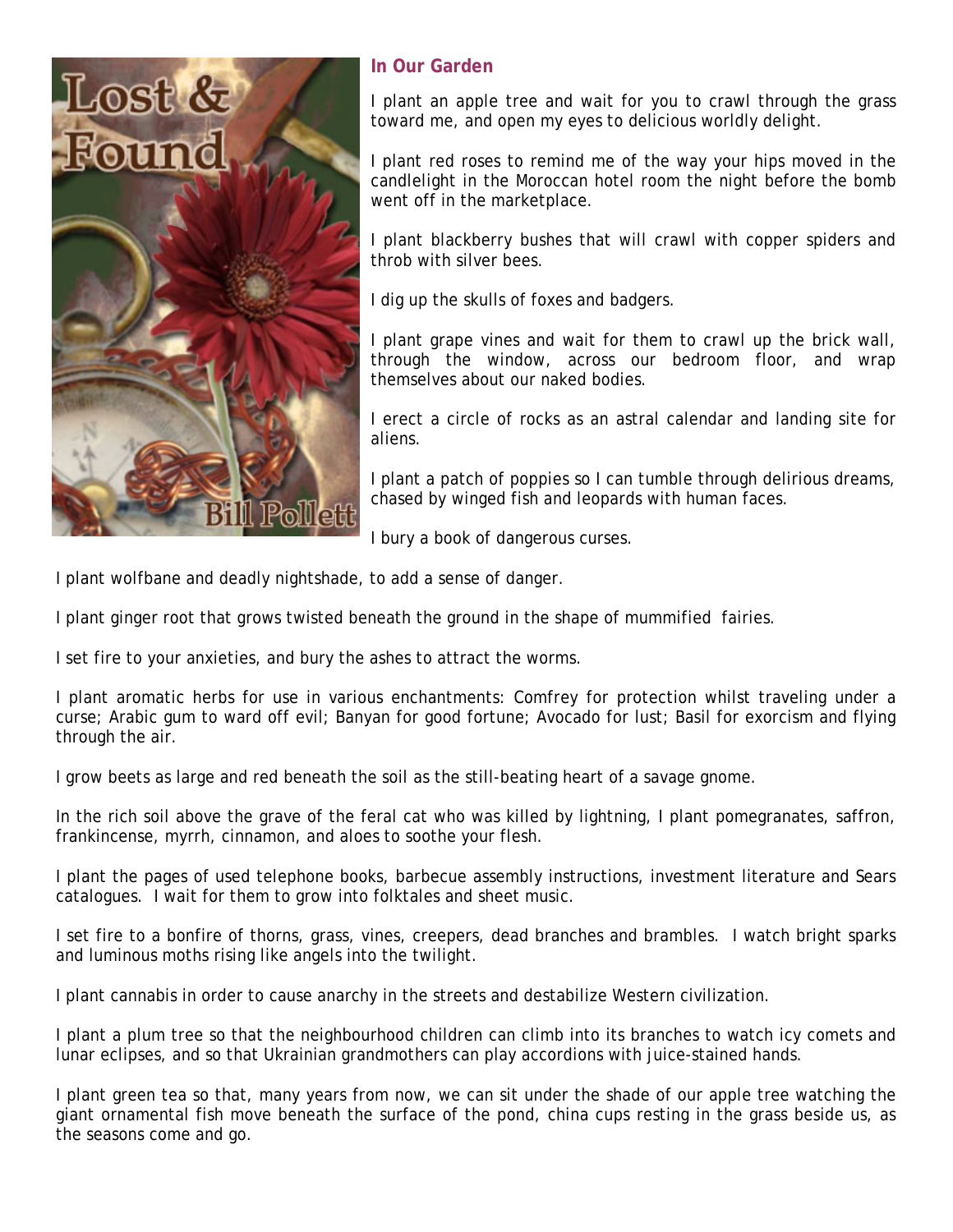<span id="page-16-0"></span>

From Where

## Hazel Anaka

## A Hazel by Any Other Name

Julia Roberts' twin daughter notwithstanding, Hazel is an old, uncommon name.

An Internet search for the word Hazel netted over 1.5 million items. Hazel is a botanical, old English name meaning the hazel tree. It was popular from the 1870s to the 1920s. No wonder all of the Hazels I see are in the obituaries! Little did I know that since about 1997, the name's been gradually gaining in popularity. The Baby Name Wizard (2004) Internet site insists that "Hazel has been a stylish favorite in the elite urban neighborhoods where artistic sensibilities and high incomes meet." Take that, all you baby boomers who only remember a maid, a medicinal remedy, a pop song, a line of office supplies, or a hurricane.

I wasn't particularly thrilled with my name, especially when I moved to a new school in grade three. A dopey boy in class was fond of calling me 'hazelnut chocolate bars,' not exactly an inspired insult. I was extremely mortified by the bossy maid who appeared in a weekly sitcom. Not exactly a career choice to aspire to. From 1961 to 1966, Shirley Booth starred in this show that hit the number four ratings slot. Beginning in 1943, there was also a Hazel comic created by Ted Key. After syndication, readership peaked at more than 29 million readers.

The bark and leaves of the witch hazel are used as an astringent, ointment or poultice for the treatment of varicose veins, haemorrhoids, diarrhoea, eye inflammation, stings, burns and bruises. Can't say I've ever tried it. These fifteen-foot trees are found from Nova Scotia to Georgia.

By the time a long-time customer of my flower and gift shop began greeting me by singing a line or two of "Hooray for Hazel" I had made peace with this old-fashioned name. Hell, years ago, the band at the Rosslyn Hotel tavern performed the song for me after one of my companions requested it. Research tells me the song, written and performed by Tommy Roe hit number six in 1966.

I don't know the story behind the line of Hazel office supplies, but I do have one of their black portfolios with brass corners. In its latest incarnation, the Hazel portfolio stores the documents I need when I meet with couples wishing to be married. It has served me well.

The decidedly most violent connotation of the name Hazel is the 1954 hurricane that hit southern Ontario on October 15th and killed more than 80 Canadians. Apparently, there is a considered process for the naming of hurricanes and now even male names have that dubious distinction. My dad was fond of referring to his three girls (Hazel, Sherry, and Gail) as a nut, a wine and a storm.

There's no exciting story about how I came to carry this name other than my mom liked it. Love it or hate it, our name is the most personal gift we receive. Ultimately, it's also the only thing we take from cradle to grave. Do we bring honour or shame to it? The choice is ours, from where I sit.

Reference

Baby Name Wizard (2004, December 28). Retrieved from [http://www.babynamewizard.com/blog/archive/2004\\_12\\_01\\_nameblog-archive.html](http://www.babynamewizard.com/blog/archive/2004_12_01_nameblog-archive.html)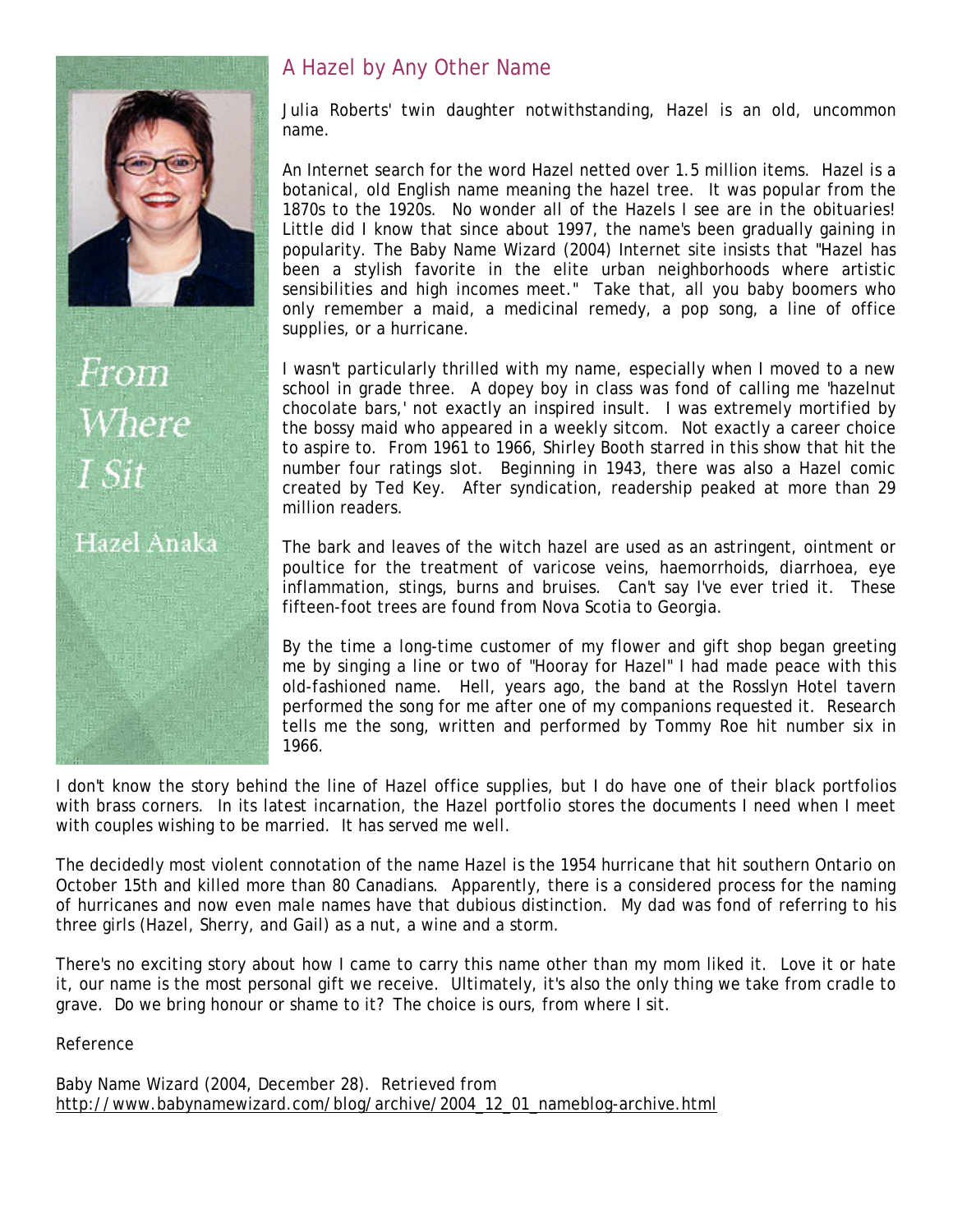# <span id="page-17-0"></span>**Voice Events Listings**

On and off campus events worldwide

To list events in your area, e-mail **[voice@ausu.org](mailto:voice@ausu.org)** with the word "events" in the subject line.

## alberta

## **FRINGE A-GO-GO**

Edmonton, Alberta - 18-28 August 2005 For information: 780 448 9000 fta@fringetheatreadventures.ca <http://www.fringetheatreadventures.ca/index.php/fta>

## **BANFF SUMMER ARTS FESTIVAL**

Banff, Alberta - On now until August 26 2005 For information: 403 762 6100 [box\\_office@banffcentre.ca](mailto:box_office@banffcentre.ca) <http://www.banffcentre.ca/>

## saskatchewan

## **SASKATOON INTERNATIONAL FRINGE FESTIVAL**

Saskatoon, Saskatchewan - 4-14 August 2005 <http://www.25thstreettheatre.org/>

## manitoba

## **FOLKLORAMA**

Winnipeg, Manitoba - 7-13 August For information: 204 982 6210 <http://www.folklorama.ca/folklorama.php>

## ontario

## **OSHAWA JAZZ AND BLUES FESTIVAL**

Oshawa, Ontario - 8-13 August 200 For information: 905 986 0666 <http://jazzandblues.eclipseconcerts.com/>

## quebec

## **INTERNATIONAL BALLOON FESTIVAL OF SAINT-JEAN-SUR-RICHELIEU**

Saint-Jean-sur-Richelieu, Quebec - Aug 13-21 For information:450 347 9555 [festival@ballooncanada.com](mailto:festival@ballooncanada.com) <http://www.montgolfieres.com/>

## maritimes

## **ATLANTIC SEAFOOD FESTIVAL**

Moncton, New Brunswick - August 18-21 For information: 506 384 8585 <http://www.atlanticseafoodfestival.com/>

## **ATLANTIC THEATRE FESTIVAL**

Wolfville, Nova Scotia - 27 June - 1 Sept 2005 For information: 902 542 4242 <http://www.atf.ns.ca/>

## international

### **NISEI WEEK JAPANESE FESTIVAL**

13-21 August 2005 - Los Angeles, California, USA For information: 213 687 7193 [niseiweek@niseiweek.org](mailto:niseiweek@niseiweek.org) - <http://www.niseiweek.org/>

**KITSAP DESTRUCTION DERBY**  Now until 10 Sept 2005 - Bremerton, Washington For information: 360 337 4595 <http://www.kitsapdestructionderby.com/>

### **TWIN PEAKS FESTIVAL**

15-17 August 2005 - North Bend, Washington, USA For information: 360 753 5601 <http://www.twinpeaksfestival.com/festival/>

**To list events in your area, e-mail [voice@ausu.org](mailto:voice@ausu.org) with "events" in the subject line.**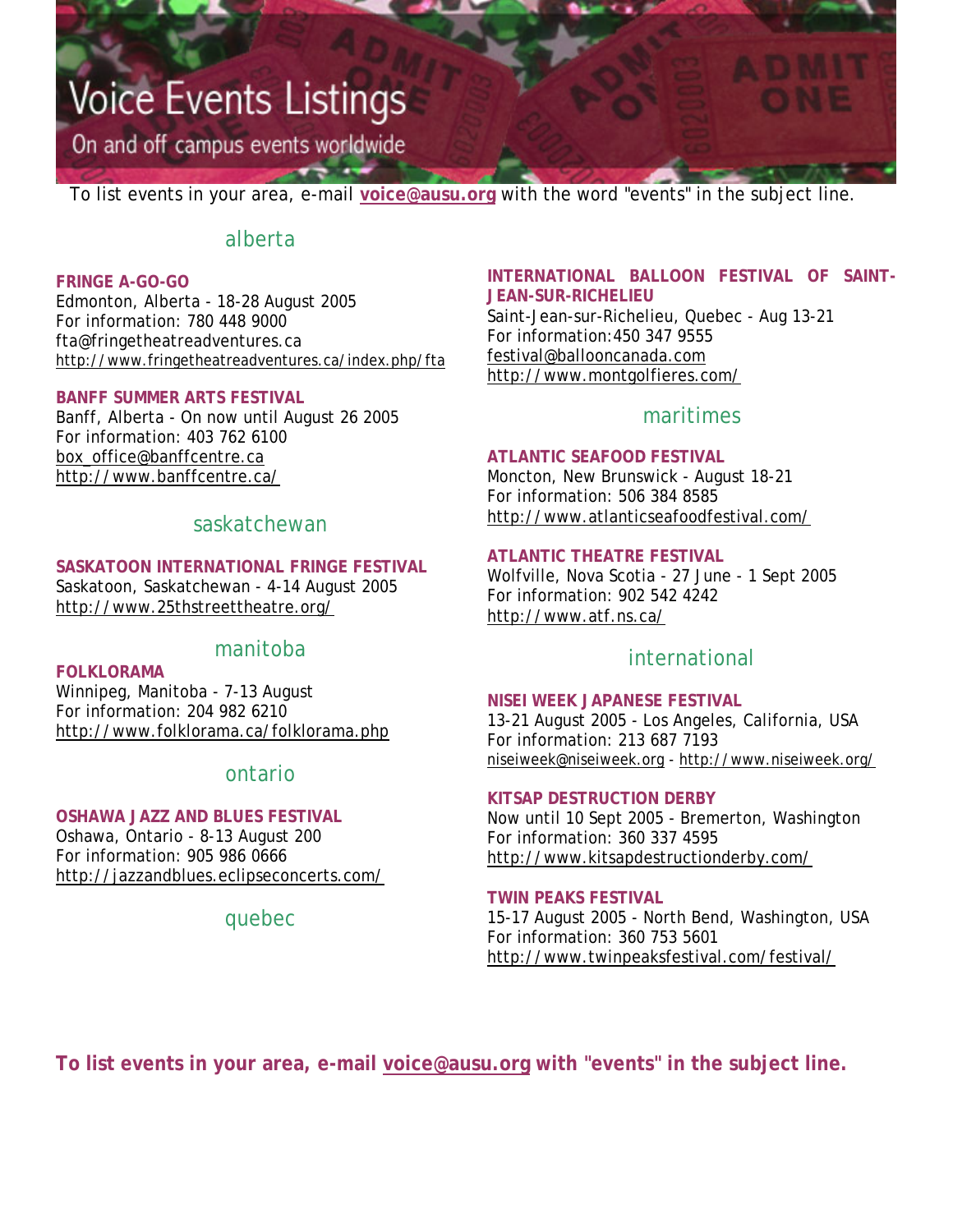<span id="page-18-0"></span>

## **INTERNSHIP Schools Without Borders - 3490 Aylmer Montreal, QC Canada**

internship types: Accounting, Social Work, Theater, Drama, Dance, Urban & Regional Planning Qualifications / skills needed: To be eligible to participate in a SWB seminar; - Applicants must be within the required age range (Kenya: 14-20 & Brazil: 15-20) at the time of the seminar, hold a valid passport; Be in good physical health. If you would like to apply to participate in a SWB seminar, please complete the online application form.

Description: Canadians place great importance on learning, and have developed a first-rate education system with high standards. The country spends more on education. For nine consecutive years (1994-2002), a United Nations survey found Canada to be among the top three places in the world to live. Conducted every year, the survey evaluates quality of life in 174 countries, using over 200 performance indicators. Canada earned particularly high marks for its access to education, high life expectancy (due to universal health care system); and low crime and violence rates. In addition, Canada's largest cities -- Vancouver, Toronto and Montreal -- have been recognized as world class cities in which to live and work, for their cleanliness and safety and for their cultural activities and attractive lifestyles.

Almost all of the world's ethnic groups are represented in Canada. As a result, most ethnic foods and recreational activities associated with specific cultures are available in Canada. Clubs, informal clubs and associations representing a multitude of ethnic backgrounds are also easily accessible. International student advisors at schools can help students get in touch with such groups. All major urban centres have a variety of shopping malls, restaurants, theatres, art galleries and museums. Canadian cities provide numerous parks, gardens and beaches for public use, as well as excellent sports and recreation facilities.

## **VOLUNTEER OPPORTUNITY Work in a Mobile Dental Clinic in Nepal - Central Nepal (Bagmati): Kathmandu <http://www.humanitariantours.com/>**

Durations of Program: 1-2 weeks and 2-4 weeks - Work in a mobile dental clinic in the Himalayan Kingdom of Nepal. Group volunteer dental projects focus on providing first time dental care to orphans, monks and children in need. Projects combine the opportunity to volunteer in a stationary or mobile dental clinic, with an opportunity to trek along the Everest trail up to the village of Khumjung at 13,000ft. The project includes 7 days working in a dental clinic followed by 7 days trekking, plus travel time. In addition to setting up and managing a fully operational dental clinic, volunteers have the opportunity to provide oral hygiene education to children visiting the clinic. In a period of seven days, our dental clinic treats more than 500 children. Over the past three years, our dental clinics have provided first time care to more than 8,000 children in Nepal and surrounding countries. Come and change a child's life!

#### Qualifications:

- \* You do not need to be a Dentist or Dental professional to volunteer
- \* Dentists, Dental Hygienists and non-medical volunteers are accepted on this project
- \* Willingness to offer your skills and interests to a community requesting help; Flexible and open-minded attitude
- \* Ability to accept direction from Global Humanitarian Expeditions program leaders and local staff leaders
- \* Ability to work as a team member and place the interest of the team ahead of your personal interests
- \* Ability to acclimate to unfamiliar settings and unknown circumstances
- \* Interest in new cultures and unfamiliar lifestyles

Cost in US\$: \$3500 - includes round-trip air from LAX to Kathmandu via Bangkok. Two meals per day during the clinic and all meals during trek around the Everest Region; other days, breakfast only. 3-star hotels (except while trekking / Tea House Accommodation); all air tickets within Nepal; all transfers and sightseeing as listed in detailed project itinerary. Salary / Pay: GHE provides a fundraising kit to help guide volunteers in raising money to pay for their project fee. Contact us to receive a fundraising kit.

This Program Is Open to Families and Couples. Participants Travel to Nepal Independently Or in Groups. Typically Participants Work in Groups of 10-12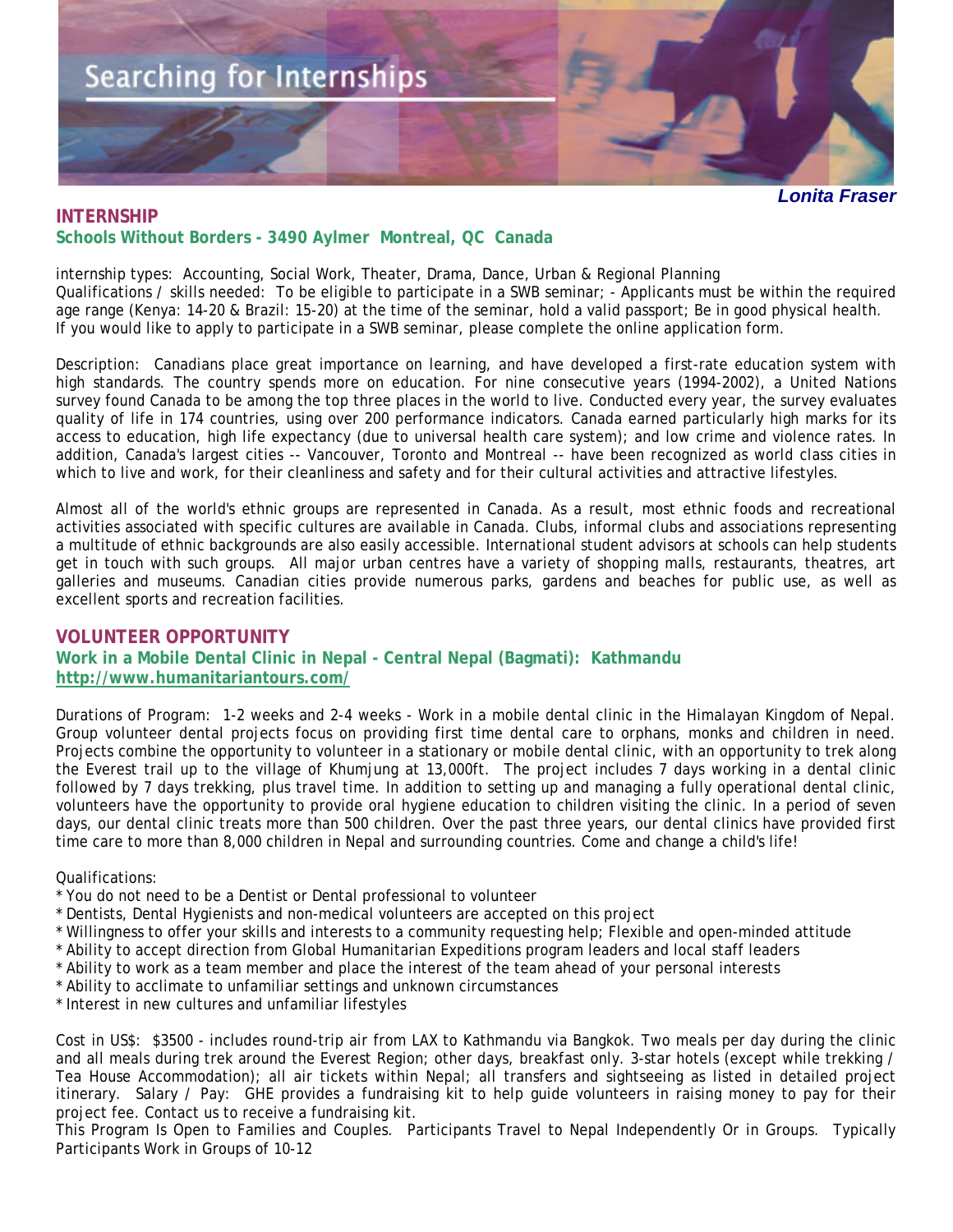## <span id="page-19-0"></span>**SCHOLARSHIPS & AWARDS** *Contributed by Zil-E-Huma Lodhi*

## **Jimmie Condon Athletic Scholarships**

Funds for these awards are sponsored by Alberta Lottery Fund and administered by Alberta Scholarship Programs. The scholarship was established in honour of Jimmie Condon.

Value: \$1,800

Applicants must be Alberta residents and be enrolled full-time in an undergraduate, professional or graduate program at a university, college or technical institute in Alberta. Students in upgrading programs may qualify after completing one semester of upgrading. A nominee must be a member of a designated sports team or a member of Provincial Disabled Athletic Team recognized by the Alberta Athlete Development Program.

Selection: Students must be maintaining a practice or training program acceptable to their coach. Applicants must have maintained a minimum average of 65% in their previous semester. Students entering the first semester of post-secondary study do not have to meet this requirement.

Application: Individual coaches nominate students. Deadline: November 1 Disbursement: Two disbursements of \$900 each. The first one in December, the second in March. Web site: <http://www.alis.gov.ab.ca/scholarships/info.asp?EK=30>

## **Fellowships for Full-time Studies in French**

This program is funded by the federal department of Canadian Heritage and administered by Alberta Scholarship Programs.

Purpose: To assist Albertans in pursuing post-secondary studies taught in French. Value: \$500 per semester

Applicants must be Alberta residents, Canadian Citizens or Landed Immigrants, and plan to register full-time in a post-secondary program of at least one semester in length. In addition, applicants must be enrolled in a minimum of three courses per semester which have French as the language of instruction.

Application forms are also available from Alberta Scholarship Programs, and from the Student Awards Office at Alberta post-secondary institutions that offer programs taught in French.

Deadline: November 15 Web site: <http://www.alis.gov.ab.ca/pdf/scholarships/StudiesFrench.pdf>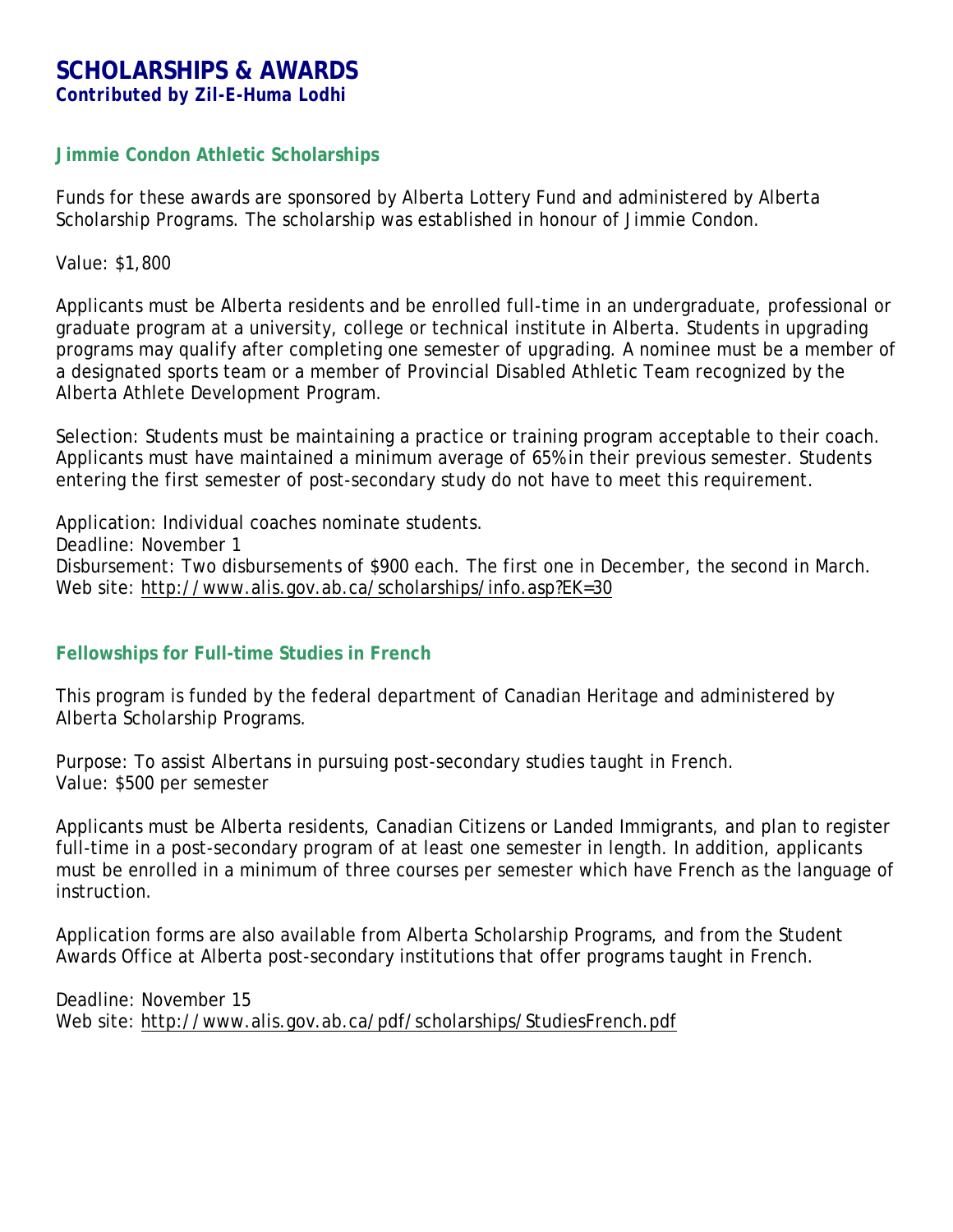<span id="page-20-0"></span>

## **WIPCE 2005**

Nov 27-Dec 1, 2005 - Hamilton, New Zealand <http://www.wipce2005.com/>

Te Wananga o Aotearoa is dedicated to promoting inspirational ideas and practices from Indigenous communities that can be applied on an international scale. It is pleased to host this world renowned gathering of indigenous educators, researchers and students. The 2005 conference is an opportunity for honouring all previous hui (gatherings.) It also creates an occasion for bringing interesting and innovative ideas that evoke inspiration and pride as indigenous peoples.

## **Cultures of eBay**

August 24-25, 2005 - Colchester, England <http://www.essex.ac.uk/chimera/culturesofebay.html>

**2005 Government & Health Technologies Forum**  August 30-31, 2005 - Ottawa, ON [http://gov.wowgao.com](http://gov.wowgao.com/)

## **The IASTED Conference on Computer Graphics and Imaging CGIM 2005**

August 15 to 17, 2005 - Honolulu, USA [http://www.iasted.org/conferences/2005/hawaii/c4](http://www.iasted.org/conferences/2005/hawaii/c478.htm) [78.htm](http://www.iasted.org/conferences/2005/hawaii/c478.htm)

#### **Nanocomposites 2005**

August 22 to 24, 2005 - San Francisco, CA, USA <http://executive-conference.com/>

## **4th Annual Executive Assistants Forum:**

Maximizing Your Performance and Productivity for Professional Success August 16 to 17, 2005 - Toronto, Ont. <http://www.insightinfo.com/>

## **Cultures of eBay**

August 24 to 25, 2005 - Colchester, Essex, England <http://www.essex.ac.uk/chimera/culturesofebay.html>

## **Infectious Disease Review**

August 6 to 13/05 - Cruise sails from Vancouver, BC <http://www.continuingeducation.net/>

**2005 Government & Health Technologies Forum** August 30 to 31, 2005 - Ottawa, Ont. <http://gov.wowgao.com/>

## **National Student Government Summit**

September 8 to 11, 2005 - Washington, DC, USA <http://www.asgaonline.com/conferences/national>

## **Contributed By AU's** *The Insider*

- **iCORE** (Informatics Circle of Research Excellence) **Summit Aug. 2005 –Banff.** The second annual iCORE Banff Informatics Summit will bring together leading information and communications technology (ICT) researchers for three days. The field of informatics encompasses computer science, electrical and computer engineering, physics and mathematics. (403) 210-5335. <http://www.icore.ca/>.
- **Sheldon Chumir Foundation for Ethics in Leadership Symposium Oct. or Nov. 2005, Calgary.** The Chumir Foundation promotes an active, involved citizenry and principled leadership. (403) 244- 6666. [http://www.chumirethicsfoundation.ca/.](http://www.chumirethicsfoundation.ca/)

**Know of a conference that is not on this list? Contact [voice@ausu.org](mailto:voice@ausu.org) with the details and we'll list it in Conference Connections.**